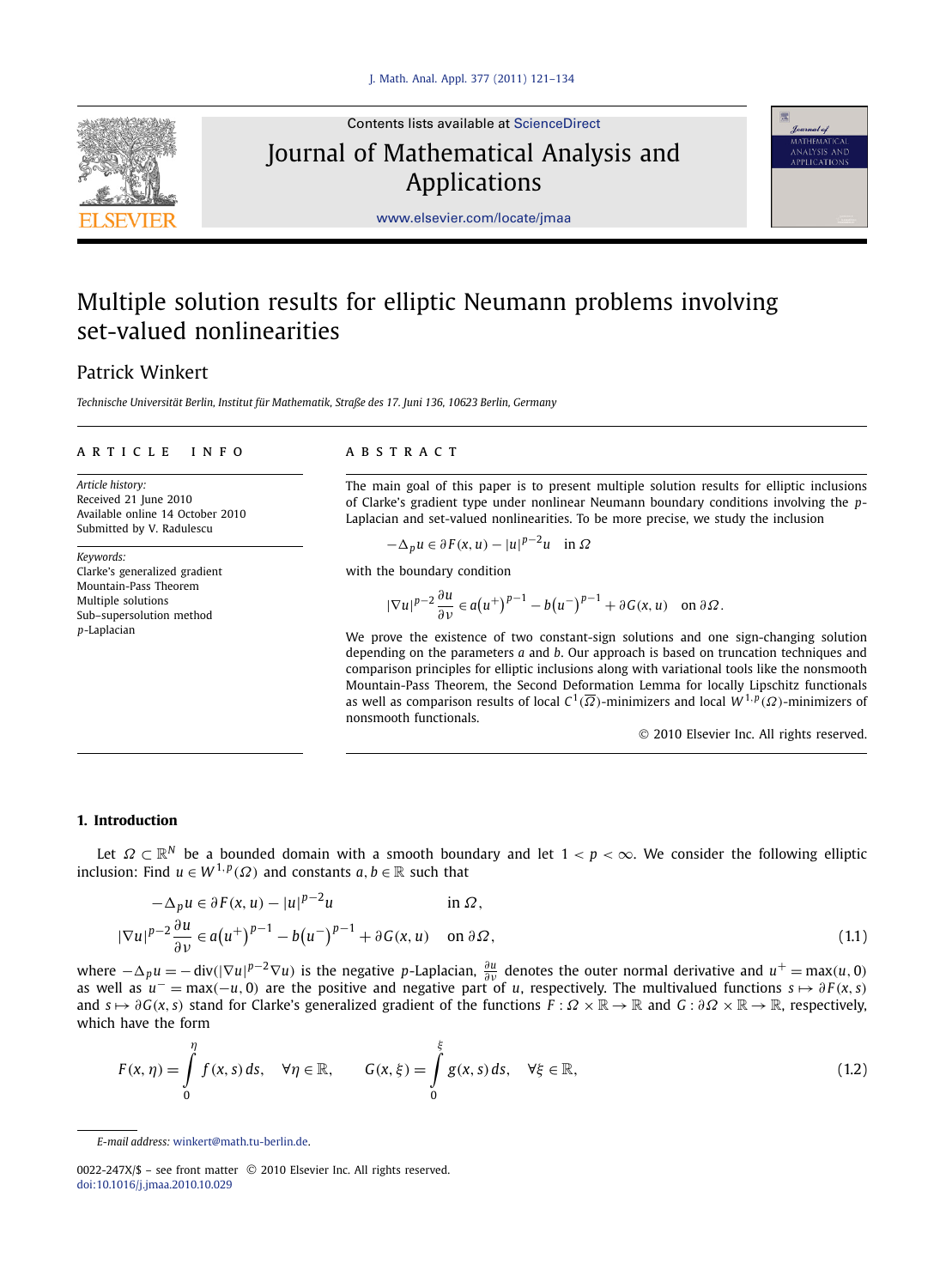where we suppose the following conditions on the nonlinearities  $f : \Omega \times \mathbb{R} \to \mathbb{R}$  and  $g : \partial \Omega \times \mathbb{R} \to \mathbb{R}$ .

- (F1)  $(x, s) \mapsto f(x, s)$  is measurable in each variable separately.
- (F2) There exist  $c_1 > 0$  and  $q_0 \in [p, p^* )$  such that

$$
\left|f(x,s)\right|\leqslant c_1\big(1+|s|^{q_0-1}\big),
$$

for a.a.  $x \in \Omega$  and for all  $s \in \mathbb{R}$ , where  $p^*$  is given by

$$
p^* = \begin{cases} \frac{Np}{N-p} & \text{if } p < N, \\ +\infty & \text{if } p \geqslant N. \end{cases}
$$

- $(G1)$   $(x, s) \mapsto g(x, s)$  is measurable in each variable separately.
- (G2) There exist  $c_2 > 0$  and  $q_1 \in [p, p_*)$  such that

$$
\big|g(x,s)\big|\leqslant c_2\big(1+|s|^{q_1-1}\big),
$$

for a.a.  $x \in \partial \Omega$  and for all  $s \in \mathbb{R}$ , where  $p_*$  is given by

$$
p_* = \begin{cases} \frac{(N-1)p}{N-p} & \text{if } p < N, \\ +\infty & \text{if } p \ge N. \end{cases}
$$

Note that for  $u\in W^{1,p}(\varOmega)$  defined on the boundary, we make use of the trace operator  $\gamma:W^{1,p}(\varOmega)\to L^{q_1}(\partial\varOmega)$  with  $p\leqslant$ *q*<sup>1</sup> *< p*<sup>∗</sup> which is known to be bounded, linear and compact, where *W* <sup>1</sup>*,<sup>p</sup>(Ω)* and *Lq*<sup>1</sup> *(∂Ω)* indicate the usual Sobolev and Lebesgue spaces, respectively. For the sake of simplicity we will drop the notation  $\gamma(u)$  and write *u* for short. Concerning the assumptions above the functions  $F(x, \cdot): \mathbb{R} \to \mathbb{R}$  and  $G(x, \cdot): \mathbb{R} \to \mathbb{R}$  given in (1.2) are well defined and locally Lipschitz. This guarantees that their generalized gradients given in problem (1.1) exist. In order to characterize Clarke's generalized gradients  $\partial F(x, \cdot)$  and  $\partial G(x, \cdot)$ , we set

$$
f_1(x, s) := \lim_{\delta \to 0^+} \operatorname{ess\,inf}_{|\tau - s| < \delta} f(x, \tau), \qquad f_2(x, s) := \lim_{\delta \to 0^+} \operatorname{ess\,sup}_{|\tau - s| < \delta} f(x, \tau),
$$
\n
$$
g_1(x, t) := \lim_{\delta \to 0^+} \operatorname{ess\,inf}_{|\tau - t| < \delta} g(x, \tau), \qquad g_2(x, t) := \lim_{\delta \to 0^+} \operatorname{ess\,sup}_{|\tau - t| < \delta} g(x, \tau), \tag{1.3}
$$

for all  $(x, s) \in \Omega \times \mathbb{R}$  and all  $(x, t) \in \partial \Omega \times \mathbb{R}$ , respectively. Using Proposition 1.7 in [21] yields the representation

$$
\partial F(x, \eta) = [f_1(x, \eta), f_2(x, \eta)], \qquad \partial G(x, \xi) = [g_1(x, \xi), g_2(x, \xi)].
$$
\n(1.4)

Throughout the paper, we denote by  $q'_0$  and  $q'_1$  the Hölder conjugates to  $q_0$  and  $q_1$ , respectively, meaning that  $1/q_0$  +  $1/q'_0 = 1$  as well as  $1/q_1 + 1/q'_1 = 1$ .

**Definition 1.1.** A function  $u \in W^{1,p}(\Omega)$  is said to be a solution of problem (1.1) if there exist  $\eta \in L^{q_0'}(\Omega)$  and  $\xi \in L^{q_1'}(\partial \Omega)$ such that

(i)  $\eta(x) \in \partial F(x, u(x))$  for a.a.  $x \in \Omega$ , (ii) *ξ(x)* ∈ *∂G(x, u(x))* for a.a. *x* ∈ *∂Ω,* (iii)  $\int_{\Omega} |\nabla u|^{p-2} \nabla u \cdot \nabla \varphi dx = \int_{\Omega} \left[ \eta - |u|^{p-2} u \right] \varphi dx + \int_{\partial \Omega} \left[ a(u^+)^{p-1} - b(u^-)^{p-1} + \xi \right] \varphi d\sigma, \ \forall \varphi \in W^{1,p}(\Omega).$ 

If *f* and *g* are Carathéodory functions, problem (1.1) reduces to the single-valued elliptic Neumann boundary value problem

$$
-\Delta_p u = f(x, u) - |u|^{p-2}u \qquad \text{in } \Omega,
$$
  

$$
\nabla u|^{p-2} \frac{\partial u}{\partial v} = a(u^+)^{p-1} - b(u^-)^{p-1} + g(x, u) \qquad \text{on } \partial \Omega.
$$
 (1.5)

With a view to the relation

|∇*u*|

$$
|u|^{p-2}u = |u|^{p-2}(u^+ - u^-) = (u^+)^{p-1} - (u^-)^{p-1},
$$
\n(1.6)

we see that in case  $a = b = \lambda$  problem (1.5) becomes

$$
-\Delta_p u = f(x, u) - |u|^{p-2}u \quad \text{in } \Omega,
$$
  

$$
|\nabla u|^{p-2} \frac{\partial u}{\partial v} = \lambda |u|^{p-2}u + g(x, u) \quad \text{on } \partial \Omega.
$$
 (1.7)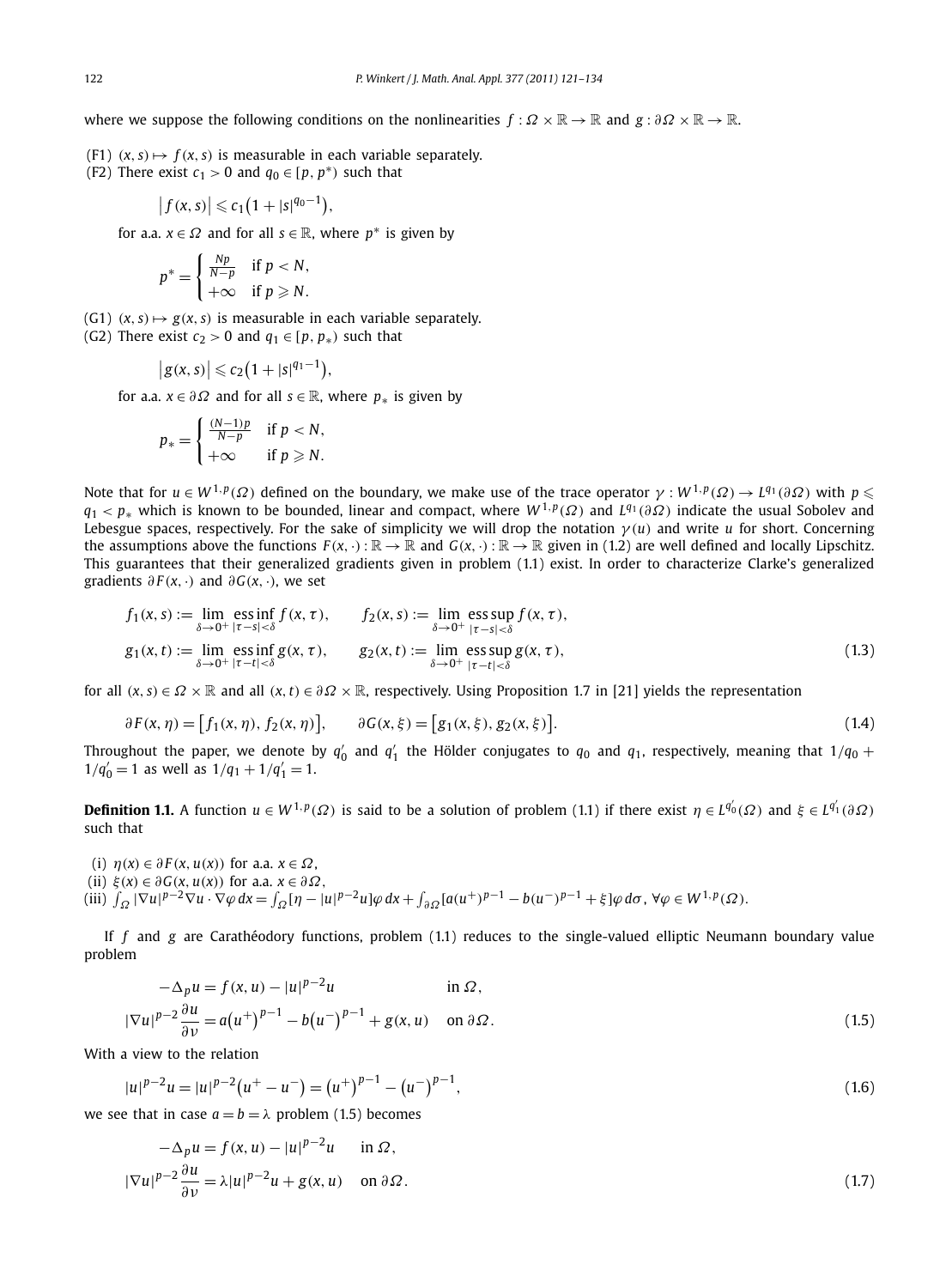Multiple solution results for problems of type (1.7) were obtained by a number of authors, such as e.g. [1,12–14,19,28, 31]. The main purpose of this paper is to provide a detailed multiplicity analysis of the nonsmooth elliptic problem (1.1) in dependence of the two parameters *a* and *b*. A main tool in our considerations is the method of sub- and supersolution. The idea is to construct two pairs of sub–supersolutions of problem (1.1), one with positive sign and one with negative sign, with the aid of some auxiliary problems, for example the so-called Steklov eigenvalue problem of the *p*-Laplacian. The existence of such pairs provides a positive and a negative solution, respectively, of the inclusion (1.1) within these pairs. Afterwards, we show the existence of extremal solutions of  $(1.1)$ , meaning a smallest positive solution  $u_+$  as well as a greatest negative solution *u*−, by using the qualities of the eigenfunctions of the Steklov eigenvalue problem and the *(S*+*)*-property of the *p*-Laplacian on *W* <sup>1</sup>*,<sup>p</sup>(Ω)* (see Theorem 3.1). More details about the Steklov problem will be explained also in this section. In order to find a third nontrivial solution with changing sign, we use some important tools like the nonsmooth Mountain-Pass Theorem or the Second Deformation Lemma for locally Lipschitz functionals.

The main tool is the comparison of local *C*<sup>1</sup>*(Ω)*-minimizers and local *W* <sup>1</sup>*,<sup>p</sup>(Ω)*-minimizers of nonsmooth functionals. Let  $J: W^{1,p}(\Omega) \to \mathbb{R}$  be a nonsmooth functional given in the form

$$
J(u) = \frac{1}{p} \int_{\Omega} |\nabla u|^p \, dx + \frac{1}{p} \int_{\Omega} |u|^p \, dx + \int_{\Omega} j_1(x, u) \, dx + \int_{\partial \Omega} j_2(x, \gamma u) \, d\sigma \tag{1.8}
$$

with nonsmooth potentials  $j_1 : \Omega \times \mathbb{R} \to \mathbb{R}$  and  $j_2 : \partial \Omega \times \mathbb{R} \to \mathbb{R}$  which are measurable in the first argument and locally Lipschitz in the second one. Furthermore, growth conditions are also supposed on the elements of their Clarke's gradients similar to the assumptions (F2) and (G2). Then, every local  $C^1(\overline{\Omega})$ -minimizer of the functional *I* is also a local  $W^{1,p}(\Omega)$ minimizer of *J*. This result was recently published by the author in [30] and is required to find a sign-changing solution of (1.1). The proof of the comparison of local minimizers is mainly based on a boundedness-result for weak solutions of nonlinear elliptic equations with nonhomogeneous Neumann boundary conditions obtained in [29] with the aid of the Moser iteration along with continuous embeddings in Besov and Lizorkin–Triebel spaces, respectively. Summarizing, we find a third nontrivial solution  $u_0$  of our inclusion (1.1) which lies between the smallest positive solution  $u_+$  and the greatest negative solution *u*−. Hence, it must be a sign-changing solution if it is unequal to *u*+ and *u*−. Indeed, we prove that  $u_0 \neq u_+$ , *u*− which is stated in Theorem 5.1.

Problems of the form (1.1) under homogeneous Dirichlet boundary conditions and homogeneous Neumann boundary conditions, respectively, were studied in some recent papers. We refer, for example, to [2,4–6,15,24], respectively. A very related reference that contains multivalued problems with a variational treatment is the monograph of Motreanu and Radulescu ˘ in [22]. Therein, the authors study many different topics, for example critical point theory for nonsmooth functionals, multivalued elliptic problems in variational form as well as hemivariational and variational–hemivariational inequalities. Some existence results of (variational-)hemivariational inequalities which are related to differential inclusions of the form (1.1) can be found in [8,23,26] as well.

In order to show our results, we require some additional assumptions given below.

- $(F3)$   $\lim_{s\to 0} \frac{f(x,s)}{|s|^{p-2}s} = 0$ , uniformly with respect to a.a.  $x \in \Omega$ .
- $(F4)$   $\lim_{|s| \to +\infty} \frac{f(x,s)}{|s|^{p-2}s} = -\infty$ , uniformly with respect to a.a.  $x \in \Omega$ .
- (F5) There exists  $\delta_f > 0$  such that  $\frac{f(x,s)}{|s|^{p-2}s} \geqslant 0$  for all  $0 < |s| \leqslant \delta_f$  and for a.a.  $x \in \Omega$ .
- $(G3)$   $\lim_{s\to 0} \frac{g(x,s)}{|s|^{p-2}s} = 0$ , uniformly with respect to a.a.  $x \in \partial\Omega$ .
- $(G4)$   $\lim_{|s|\to+\infty}\frac{g(x,s)}{|s|^{p-2}s}=-\infty,$  uniformly with respect to a.a.  $x\in\partial\Omega.$
- (G5) Let *u* ∈ *W* <sup>1</sup>*,<sup>p</sup>(Ω)*. Then every *ξ* ∈ *∂G(x, u)* satisfies the condition

$$
\left|\xi(x_1)-\xi(x_2)\right|\leqslant L|x_1-x_2|^{\alpha},
$$

for all  $x_1, x_2$  in  $\partial \Omega$  with  $\alpha \in (0, 1)$ .

**Remark 1.2.** Due to the conditions (F3) and (G3) along with the representations (1.4), we conclude that  $f_1(x,0) \leqslant 0 \leqslant 1$  $f_2(x,0)$  as well as  $g_1(x,0) \le 0 \le g_2(x,0)$ . This guarantees, in particular, that problem (1.1) possesses the trivial solution  $u = 0$  (cf. Definition 1.1).

**Remark 1.3.** Note that condition (G5) is required to apply the *C*1*,α*-regularity results of Lieberman. This means that every bounded weak solution *u* of problem (1.1) belongs to  $C^{1,\alpha}(\overline{\Omega})$  if the assumption (G5) is satisfied. We refer the reader to [17] for more details.

Let us now introduce the definition of a sub- and supersolution of problem  $(1.1)$ .

**Definition 1.4.** A function  $\overline{u} \in W^{1,p}(\Omega)$  is called a supersolution of problem (1.1) if there exist  $\overline{\eta} \in L^{q_0'}(\Omega)$  and  $\overline{\xi} \in L^{q_1'}(\partial \Omega)$ such that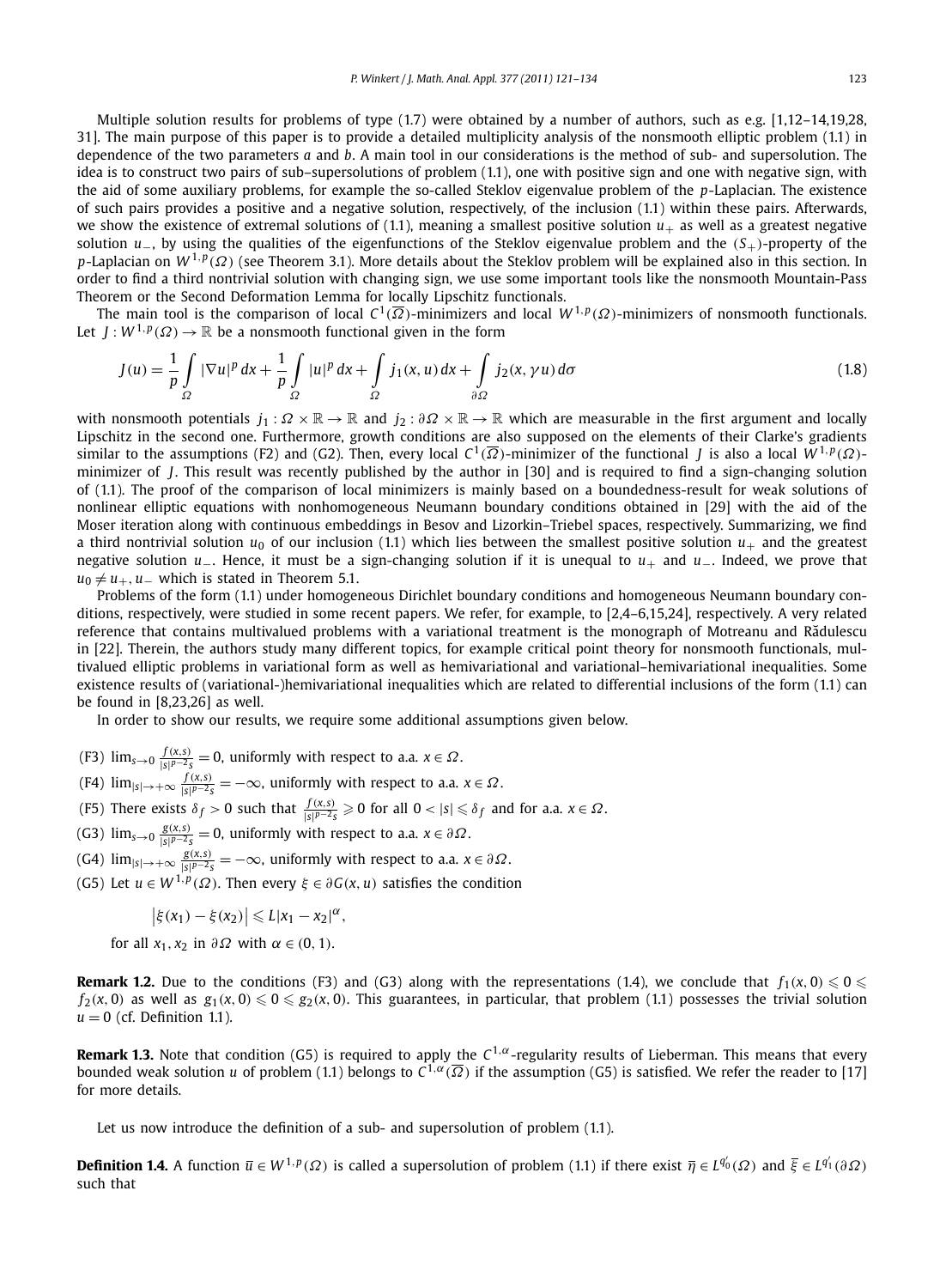(i)  $\overline{\eta}(x) \in \partial F(x, \overline{u}(x))$  for a.a.  $x \in \Omega$ ,  $\overline{\xi}(x) \in \partial G(x, \overline{u}(x))$  for a.a.  $x \in \partial \Omega$ , (iii)  $\int_{\Omega} |\nabla \overline{u}|^{p-2} \nabla \overline{u} \cdot \nabla \varphi dx \ge \int_{\Omega} [\overline{\eta} - |\overline{u}|^{p-2} \overline{u}] \varphi dx + \int_{\partial \Omega} [a(\overline{u}^+)^{p-1} - b(\overline{u}^-)^{p-1} + \overline{\xi}] \varphi d\sigma, \forall \varphi \in W^{1,p}(\Omega) \cap L^p(\Omega) + \overline{\xi}$ 

**Definition 1.5.** A function  $\underline{u} \in W^{1,p}(\Omega)$  is called a subsolution of problem (1.1) if there exist  $\eta \in L^{q_0'}(\Omega)$  and  $\xi \in L^{q_1'}(\partial \Omega)$ such that

(i)  $\eta(x) \in \partial F(x, \underline{u}(x))$  for a.a.  $x \in \Omega$ ,  $\overline{\xi}(x) \in \partial G(x, \underline{u}(x))$  for a.a.  $x \in \partial \Omega$ , (iii)  $\int_{\Omega} |\nabla \underline{u}|^{p-2} \nabla \underline{u} \cdot \nabla \varphi dx \le \int_{\Omega} \underline{[\eta - |\underline{u}|^{p-2} \underline{u}]} \varphi dx + \int_{\partial \Omega} [a(\underline{u}^+)^{p-1} - b(\underline{u}^-)^{p-1} + \frac{\xi}{2}] \varphi d\sigma, \forall \varphi \in W^{1,p}(\Omega) \cap L^p(\Omega) + \frac{\xi}{2}$ 

Next, we give a brief overview of the Fučik spectrum Σ<sub>*p*</sub> for the *p*-Laplacian with a nonlinear boundary condition. The <br>
interaction in the set of the set of the set of the set of the *p*-Laplacian with a nonlinear b set  $\widetilde{\Sigma}_p$  is defined by all pairs  $(a, b) \in \mathbb{R} \times \mathbb{R}$  such that

$$
-\Delta_p u = -|u|^{p-2}u \qquad \text{in } \Omega,
$$
  

$$
\nabla u|^{p-2} \frac{\partial u}{\partial v} = a(u^+)^{p-1} - b(u^-)^{p-1} \qquad \text{on } \partial \Omega,
$$
 (1.9)

has a nontrivial solution. If  $a = b = \lambda$  problem (1.9) reduces to the Steklov eigenvalue problem

$$
-\Delta_p u = -|u|^{p-2}u \quad \text{in } \Omega,
$$
  

$$
|\nabla u|^{p-2} \frac{\partial u}{\partial v} = \lambda |u|^{p-2}u \quad \text{on } \partial \Omega,
$$
 (1.10)

because of relation (1.6). It is known that (1.10) has a first eigenvalue  $\lambda_1 > 0$  which is isolated and simple. Moreover, its corresponding first eigenfunction  $\varphi_1$  is strictly positive in  $\overline{\Omega}$  (see [18]) and belongs to  $L^{\infty}(\Omega)$  (cf. [16, Lemma 5.6 and Theorem 4.3] or [29]). The regularity results of Lieberman in [17, Theorem 2] imply  $\varphi_1 \in C^{1,\alpha}(\overline{\Omega})$ ,  $\alpha \in (0,1)$ , and hence,  $\varphi_1 \in \text{int}(C^1(\overline{\Omega})_+)$ , where  $\text{int}(C^1(\overline{\Omega})_+)$  denotes the interior of the positive cone  $C^1(\overline{\Omega})_+ = \{u \in C^1(\overline{\Omega}) : u(x) \ge 0, \forall x \in \Omega\}$ in the Banach space  $C^1(\overline{\Omega})$ , given by

$$
int(C^1(\overline{\Omega})_+) = \{u \in C^1(\overline{\Omega}) : u(x) > 0, \ \forall x \in \overline{\Omega}\}.
$$

If *λ* is an eigenvalue for (1.10), then the point *(λ, λ)* belongs to  $\Sigma_p$ . Since the first eigenfunction of (1.10) is positive, *Σ*<sub>*p*</sub> clearly contains the two lines  $\mathbb{R} \times \{\lambda_1\}$  and  $\{\lambda_1\} \times \mathbb{R}$ . A first nontrivial curve *C* in  $\widetilde{Z}_p$  through  $(\lambda_2, \lambda_2)$  was constructed and variationally characterized by a mountain-pass procedure by Martínez and Rossi [20] which implies the existence of a continuous path in  $\{u \in W^{1,p}(\Omega) : I^{(a,b)}(u) < 0, \|u\|_{L^p(\partial \Omega)} = 1\}$  joining  $-\varphi_1$  and  $\varphi_1$  provided  $(a,b)$  is above the curve C. The functional  $I^{(a,b)}$  on  $W^{1,p}(\Omega)$  is given by

$$
I^{(a,b)}(u) = \int\limits_{\Omega} \left( |\nabla u|^p + |u|^p \right) dx - \int\limits_{\partial\Omega} \left( a(u^+)^p + b(u^-)^p \right) d\sigma.
$$

The existence of a sign-changing solution of problem (1.1) needs an additional assumption on the constants *a* and *b* in the following way.

(H) The pair  $(a, b) \in \mathbb{R} \times \mathbb{R}$  lies above the first nontrivial curve C of the Fučik spectrum constructed in [20].

As demonstrated in [28], the elliptic equation

$$
-\Delta_p u = -\zeta |u|^{p-2}u + 1 \quad \text{in } \Omega,
$$
  

$$
|\nabla u|^{p-2} \frac{\partial u}{\partial v} = 1 \qquad \text{on } \partial \Omega,
$$
 (1.11)

has a unique weak solution  $e \in \text{int}(C^1(\overline{\Omega})_+)$  where  $\zeta > 1$  is a constant. We will use the function *e* to construct sub- and supersolutions of problem (1.1).

Let us recall some basic facts from nonsmooth analysis. We denote by  $(X, \| \cdot \|)$  a real Banach space and by  $X^*$  its dual space. By  $\langle \cdot, \cdot \rangle$  we mean the duality pairing between *X* and *X*<sup>\*</sup>. Let *J* : *X*  $\rightarrow \mathbb{R}$  be a locally Lipschitz functional. Clarke's generalized directional derivative of *J* at *u* in the direction  $v \in X$  is defined by

$$
J^{o}(u; v) = \limsup_{x \to u, t \downarrow 0} \frac{J(x + tv) - J(x)}{t},
$$

|∇*u*|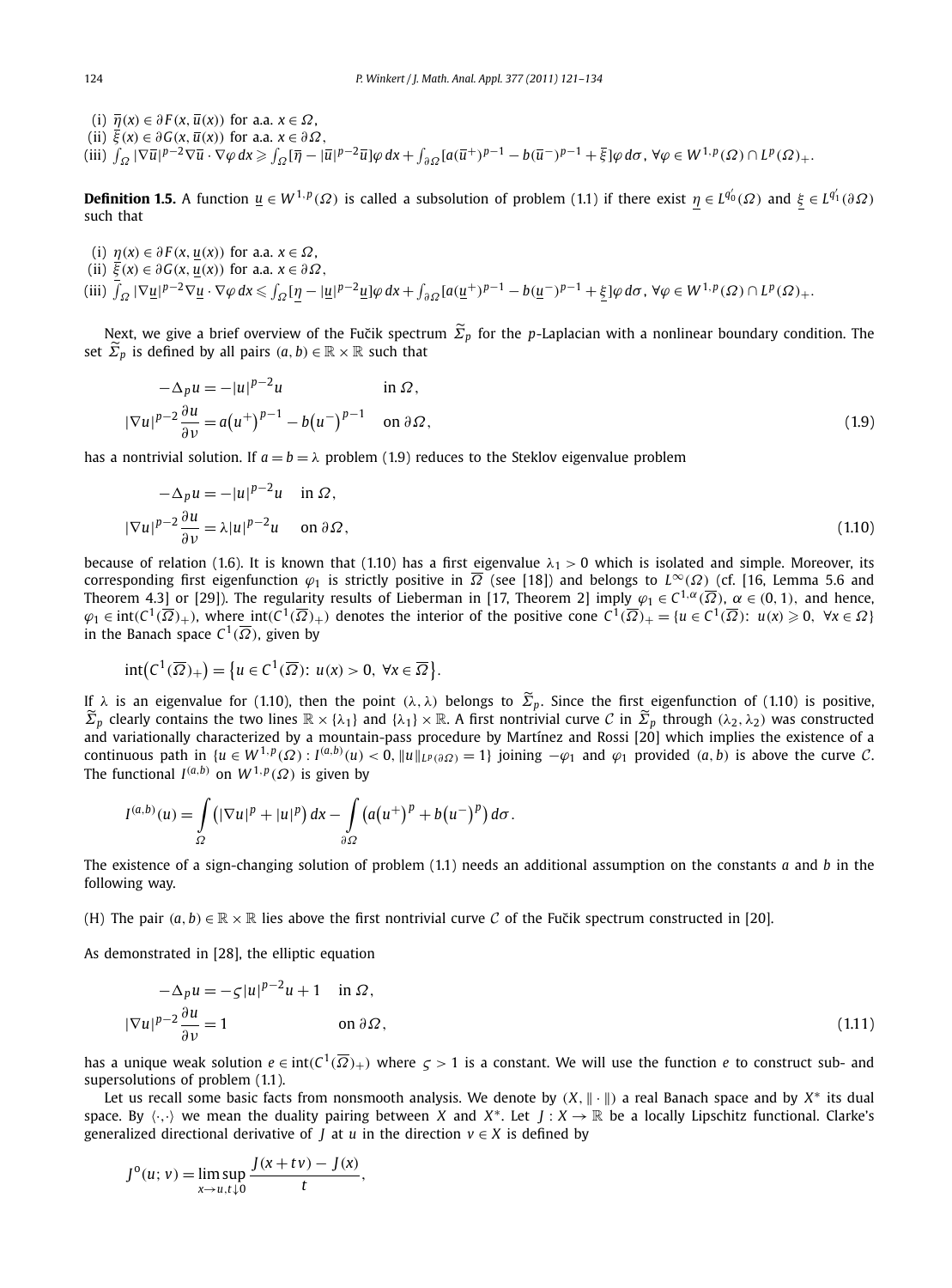where  $v\mapsto J^o(u;v)$  is finite, convex, positively homogeneous, subadditive on X and satisfies the estimate  $|J^o(u;v)|\leqslant K\|u\|$ , where *K >* 0 is the Lipschitz constant of *J* near the point *u* ∈ *X* (see [10, Chapter 2]). Then, Clarke's generalized gradient of *J* at  $u \in X$  is defined by

$$
\partial J(u) = \left\{ \xi \in X^* \colon J^0(u; v) \geqslant \langle \xi, v \rangle, \ \forall v \in X \right\}.
$$

By means of [10], it is known that  $\partial J(u)$  is a convex, weak<sup>\*</sup>-compact subset of  $X^*$  with  $\|\xi\|_{X^*} \leqslant K$  for all  $\xi \in \partial J(u)$ . Furthermore, it holds

$$
J^{0}(u; v) = \max\{\langle \xi, v \rangle : \xi \in \partial J(u)\}, \quad v \in X.
$$

From [10, Proposition 2.1.2] we also know that *∂ J(u)* is nonempty. Hence, it makes sense to set

 $m_j(u) := \min\{\|\xi\|_{X^*}: \xi \in \partial J(u)\}.$ 

We say that  $u \in X$  is a critical point of *I* if  $0 \in \partial I(u)$  which is equivalent to  $I^0(u; v) \ge 0$  for all  $v \in X$ . It is clear that each local minimizer or maximizer of *J* is a critical point. Let us recall the nonsmooth version of the Palais–Smale condition (cf. [9]).

**Definition 1.6** *(Palais–Smale condition).* Let *X* be real Banach space and let  $J: X \rightarrow R$  be a locally Lipschitz functional. We say that *J* fulfills the Palais-Smale condition if any sequence  $(u_n)$  with  $(J(u_n))$  is bounded and  $\lim_{n\to\infty} m_J(u_n) = 0$  has a convergent subsequence.

The nonsmooth Mountain-Pass Theorem due to Chang is stated as follows (see [9, Theorem 3.4]).

**Theorem 1.7** *(Mountain-Pass Theorem). Let X be a reflexive real Banach space and let*  $J: X \to \mathbb{R}$  *be a locally Lipschitz functional* satisfying the Palais–Smale condition. If there exist  $x_0, x_1 \in X$  and a constant  $r > 0$  such that  $||x_1 - x_0|| > r$  and  $max\{f(x_0), f(x_1)\} <$  $inf_{x \in \partial B_r(x_0)}$  *J*(*x*)*,* then *J* has a critical point  $u_0 \in X$  such that

$$
\inf_{x\in \partial B_r(x_0)} J(x) \leqslant J(u_0) = \inf_{\pi\in \Pi} \max_{t\in [0,1]} J(\pi(t)),
$$

where  $\Pi = {\pi \in C([0, 1], X): \pi(0) = x_0, \pi(1) = x_1}$  and  $\partial B_r(x_0) = {u \in X: ||u - x_0|| = r}.$ 

Now, we want to recall some existence and comparison results involving the method of sub- and supersolutions apply on problem (1.1). We have the following results.

**Theorem 1.8.** *Let the hypotheses* (F1)*–*(F2) *and* (G1)*–*(G2) *be fulfilled and assume the existence of a subsolution u and a supersolu*tion  $\overline{u}$  of problem (1.1) satisfying  $\underline{u}\leqslant\overline{u}.$  Then there exists a solution  $u$  of (1.1) with  $\underline{u}\leqslant u\leqslant\overline{u}.$ 

The proof of the theorem above was recently published in [7]. Let  $S$  denote the set of all solutions of (1.1) within the ordered interval [*u*,  $\bar{u}$ ] which is nonempty due to Theorem 1.8. A solution  $u_* \in S$  is said to be the smallest solution of S if for any element  $u \in S$  the inequality  $u_* \leq u$  holds. Likewise,  $u^* \in S$  is called the greatest solution of S if  $u \leq u^*$  holds for all  $u \in S$ . We say S possesses extremal solutions if S has a smallest and greatest solution.

**Theorem 1.9.** Let hypotheses (F1)–(F2) and (G1)–(G2) be satisfied and assume the existence of a subsolution u and a supersolution  $\bar{u}$ of ( 1.1 ) such that  $\underline{u}\leqslant\overline{u}.$  Then there exist extremal solutions of ( 1.1 ) within [ $\underline{u},\overline{u}$ ].

The proof of Theorem 1.9 can be done as in [3]. Note that the one-sided growth condition on Clarke's generalized gradient, which is required in [3], is not needed in the proof of the existence of extremal solutions.

### **2. Existence of sub- and supersolutions**

In this section we prove the existence of some sub- and supersolutions of problem (1.1) according to Definition 1.4 and 1.5. Let  $e \in \text{int}(C^1(\overline{\Omega})_+)$  be the unique solution of the auxiliary problem (1.11). Then we have the following.

**Lemma 2.1.** Let the conditions (F1)–(F5) and (G1)–(G5) be satisfied. If  $a > \lambda_1$ , then there exists a constant  $\vartheta_a > 0$  such that for any *b*  $\in \mathbb{R}$  *the function*  $\vartheta_a e$  *is a positive supersolution of problem* (1.1)*.* 

**Proof.** We put  $a > \lambda_1$  and set  $\overline{u} = \vartheta_a e$  with a positive constant  $\vartheta_a$  to be specified. The weak formulation of the Neumann problem (1.11) reads as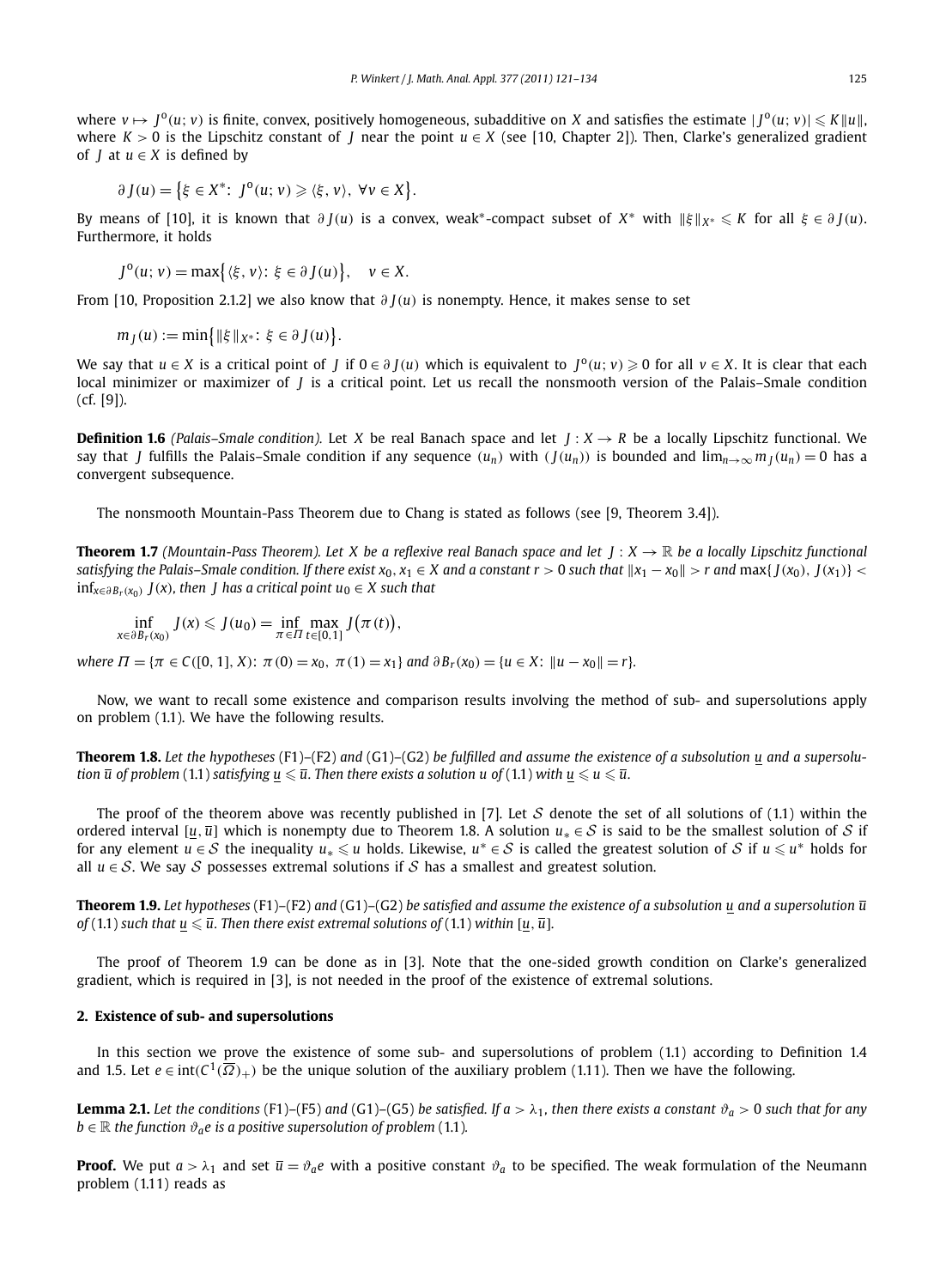$$
\int_{\Omega} \left|\nabla(\vartheta_a e)\right|^{p-2} \nabla(\vartheta_a e) \cdot \nabla \varphi \, dx = -\zeta \int_{\Omega} (\vartheta_a e)^{p-1} \varphi \, dx + \int_{\Omega} (\vartheta_a)^{p-1} \varphi \, dx + \int_{\partial \Omega} (\vartheta_a)^{p-1} \varphi \, d\sigma, \quad \forall \varphi \in W^{1,p}(\Omega).
$$

Combining the equation above with Definition 1.4 yields a sufficient condition for  $u = \vartheta_a e$  to be a supersolution of problem (1.1). We have to show that

$$
\int_{\Omega} (\vartheta_a^{p-1} + (1 - \varsigma)(\vartheta_a e)^{p-1} - \overline{\eta}) \varphi \, dx + \int_{\partial \Omega} (\vartheta_a^{p-1} - a(\vartheta_a e)^{p-1} - \overline{\xi}) \varphi \, d\sigma \ge 0, \quad \forall \varphi \in W^{1,p}(\Omega) \cap L^p(\Omega)_+, \tag{2.1}
$$

holds true, where  $\overline{\eta}\in L^{q_0'}(\varOmega)$  and  $\overline{\eta}(x)\in \partial F(x,\vartheta_a e(x))$  for a.a.  $x\in \varOmega$  as well as  $\overline{\xi}\in L^{q_1'}(\partial\varOmega)$  and  $\overline{\xi}(x)\in \partial G(x,\vartheta_a e(x))$  for a.a. *x* ∈ *∂Ω*. Note that *ς >* 1. The hypothesis (F4) provides a constant *sς >* 0 such that

$$
\frac{f(x,s)}{s^{p-1}} < 1 - \varsigma, \quad \text{for a.a. } x \in \Omega \text{ and all } s > s_{\varsigma},
$$

and by (F2) we get

$$
|-f(x, s) + (1 - \zeta)s^{p-1}| \le |f(x, s)| + (\zeta + 1)s^{p-1} \le c_{\zeta},
$$

for a.a.  $x \in \Omega$  and all  $s \in [0, s<sub>c</sub>]$ . This leads to

$$
f(x, s) \leq (1 - \zeta)s^{p-1} + c_{\zeta}
$$
, for a.a.  $x \in \Omega$  and all  $s \geq 0$ ,

and due to the definition of  $f_1$  we finally obtain

$$
f_1(x, s) \leq (1 - \zeta)s^{p-1} + c_{\zeta}, \quad \text{for a.a. } x \in \Omega \text{ and all } s \geq 0.
$$
 (2.2)

Setting  $\overline{\eta}(x) = f_1(x, \vartheta_q e(x))$  as well as  $\vartheta_q \geqslant c_{\zeta}^{\frac{1}{p-1}}$  and applying (2.2) to the first integral in (2.1) yields

$$
\int_{\Omega} \left(\vartheta_a^{p-1} + (1-\varsigma)(\vartheta_a e)^{p-1} - f_1(x, \vartheta_a e(x))\right)\varphi dx \ge \int_{\Omega} \left(\vartheta_a^{p-1} + (1-\varsigma)(\vartheta_a e)^{p-1} + (\varsigma - 1)(\vartheta_a e)^{p-1} - c_{\varsigma}\right)\varphi dx
$$
\n
$$
\ge 0.
$$
\n(2.3)

Let us now study the second term in (2.1). Since  $a > \lambda_1 > 0$  there exists a constant  $s_a > 0$  due to condition (G4) such that

$$
\frac{g(x,s)}{s^{p-1}} < -a, \quad \text{for a.a. } x \in \partial \Omega \text{ and all } s > s_a.
$$
 (2.4)

The assumption (G2) ensures the existence of a constant  $c_a > 0$  such that

$$
\left|-g(x,s)-as^{p-1}\right|\leqslant\left|g(x,s)\right|+as^{p-1}\leqslant c_a,
$$

for a.a.  $x \in \partial \Omega$  and all  $s \in [0, s_a]$  which results in

$$
g(x, s) \le -as^{p-1} + c_a
$$
, for a.a.  $x \in \partial \Omega$  and all  $s \ge 0$ ,  $(2.5)$ 

and hence,

$$
g_1(x, s) \le -as^{p-1} + c_a
$$
, for a.a.  $x \in \partial \Omega$  and all  $s \ge 0$ . (2.6)

We put  $\overline{\xi}(x) = g_1(x, \vartheta_a e(x))$  and  $\vartheta_a \geq c_d^{\frac{1}{p-1}}$ . One gets

$$
\int_{\partial\Omega} \left( \vartheta_a^{p-1} - a(\vartheta_a e)^{p-1} - g_1(x, \vartheta_a e) \right) \varphi \, d\sigma \ge \int_{\partial\Omega} \left( \vartheta_a^{p-1} - a(\vartheta_a e)^{p-1} + a(\vartheta_a e)^{p-1} - c_a \right) \varphi \, d\sigma \ge 0.
$$
\n(2.7)

If  $\vartheta_a \ge \max(c_{\mathcal{S}}^{\frac{1}{p-1}}, c_d^{\frac{1}{p-1}})$ , then  $\overline{u} = \vartheta_a e$  is, in fact, a positive supersolution of problem (1.1).  $\Box$ 

The next lemma can be proven very similarly.

**Lemma 2.2.** Let the assumptions (F1)–(F5) and (G1)–(G5) be satisfied. If  $b > \lambda_1$ , then there exists a constant  $\vartheta_b > 0$  such that for any  $a \in \mathbb{R}$  *the function*  $-\vartheta_b e$  *is a negative subsolution of problem* (1.1)*.* 

Let  $\lambda_1 > 0$  be the first eigenvalue of the Steklov eigenvalue problem and let  $\varphi_1 \in \text{int}(C^1(\overline{\Omega})_+)$  be its corresponding first eigenfunction. The next result shows that constant multipliers of  $\varphi_1$  may be sub- and supersolution of problem (1.1).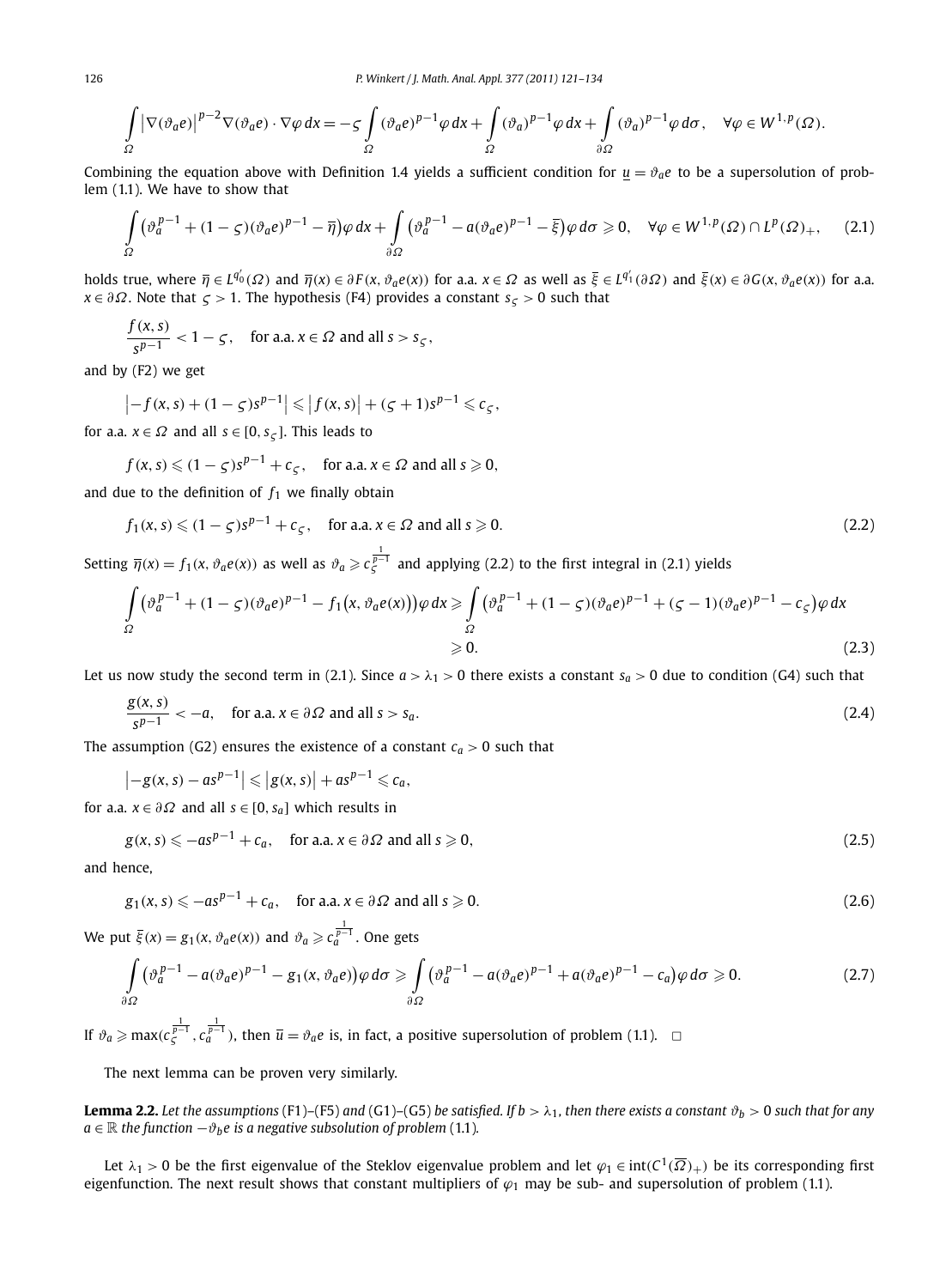**Lemma 2.3.** Assume (F1)-(F5) and (G1)-(G5). If  $a > \lambda_1$ , then for  $\varepsilon > 0$  sufficiently small and any  $b \in \mathbb{R}$  the function  $\varepsilon \varphi_1$  is a positive *subsolution of problem* (1.1)*. If b* >  $\lambda_1$ *, then for*  $\varepsilon$  > 0 *sufficiently small and any*  $a \in \mathbb{R}$  *the function*  $-\varepsilon \varphi_1$  *is a negative supersolution of problem* (1.1)*.*

**Proof.** Let  $a > \lambda_1$  and let  $u = \varepsilon \varphi_1$ . From the Steklov eigenvalue problem (1.10) we conclude

$$
\int_{\Omega} \left| \nabla(\varepsilon \varphi_1) \right|^{p-2} \nabla(\varepsilon \varphi_1) \cdot \nabla \varphi \, dx = -\int_{\Omega} (\varepsilon \varphi_1)^{p-1} \varphi \, dx + \int_{\partial \Omega} \lambda_1 (\varepsilon \varphi_1)^{p-1} \varphi \, d\sigma, \quad \forall \varphi \in W^{1,p}(\Omega). \tag{2.8}
$$

Taking into account (2.8), a sufficient condition for  $u = \varepsilon \varphi_1$  to be a positive subsolution is

$$
\int_{\Omega} -\underline{\eta}\varphi \,dx + \int_{\partial\Omega} \left( (\lambda_1 - a)(\varepsilon\varphi_1)^{p-1} - \underline{\xi} \right) \varphi \,d\sigma \leq 0, \tag{2.9}
$$

with  $\eta \in L^{q_0'}(\Omega)$  and  $\eta(x) \in \partial F(x, \varepsilon \varphi_1(x))$  for a.a.  $x \in \Omega$  as well as  $\xi \in L^{q_1'}(\partial \Omega)$  and  $\xi(x) \in \partial G(x, \varepsilon \varphi_1(x))$  for a.a.  $x \in \partial \Omega$ . Let us prove inequality (2.9). Concerning condition (F5) we see at once that the first integral in (2.9) is negative. Setting  $\eta(x) = f_2(x, \varepsilon \varphi_1(x))$  and  $\varepsilon \in (0, \delta_f / ||\varphi_1||_{\infty}]$  leads to

$$
\int_{\Omega} -\underline{\eta}\varphi \,dx = -\int_{\Omega} \frac{f_2(x,\varepsilon\varphi_1)}{(\varepsilon\varphi_1)^{p-1}} (\varepsilon\varphi_1)^{p-1} \varphi \,dx \leq -\int_{\Omega} \frac{f(x,\varepsilon\varphi_1)}{(\varepsilon\varphi_1)^{p-1}} (\varepsilon\varphi_1)^{p-1} \varphi \,dx \leq 0,
$$
\n(2.10)

where  $\|\cdot\|_{\infty}$  denotes the usual supremum norm. In order to estimate the second integral in (2.9) we may apply the assumption (G3) which ensures the existence of a number  $\delta_a > 0$  such that

$$
\frac{|g(x,s)|}{|s|^{p-1}} < a - \lambda_1, \quad \text{for a.a. } x \in \partial \Omega \text{ and all } 0 < |s| \leq \delta_a.
$$

Let  $\varepsilon \in (0, \frac{\delta_a}{\|\varphi_1\|_{\infty}}]$  and let  $\underline{\xi}(x) = g_2(x, \varepsilon \varphi_1(x))$  which implies that  $-\underline{\xi}(x) \leq -g(x, \varepsilon \varphi_1)$ . Then it holds

$$
\int_{\partial\Omega} ((\lambda_1 - a)(\varepsilon\varphi_1)^{p-1} - \underline{\xi})\varphi \,d\sigma \le \int_{\partial\Omega} ((\lambda_1 - a)(\varepsilon\varphi_1)^{p-1} + |g(x, \varepsilon\varphi_1)|)\varphi \,d\sigma
$$
\n
$$
= \int_{\partial\Omega} \left( \lambda_1 - a + \frac{|g(x, \varepsilon\varphi)|}{(\varepsilon\varphi_1)^{p-1}} \right) (\varepsilon\varphi_1)^{p-1} \varphi \,d\sigma
$$
\n
$$
\le \int_{\partial\Omega} (\lambda_1 - a + a - \lambda_1)(\varepsilon\varphi_1)^{p-1} \varphi \,d\sigma
$$
\n
$$
= 0.
$$

Finally, we select  $\varepsilon >0$  such that  $0<\varepsilon \leqslant \min\{\delta_f/\|\varphi_1\|_{\infty},\delta_a/\|\varphi_1\|_{\infty}\}$  which yields that both integrals in (2.9) are nonpositive and hence,  $u = \varepsilon \varphi_1$  is a positive subsolution of problem (1.1). The proof of the existence of a negative supersolution  $u =$  $-\varepsilon\varphi_1$  acts in the same way and is dropped now.  $\Box$ 

To sum up, we proved the existence of two sub- and two supersolutions of problem (1.1). If we choose *ε >* 0 sufficiently small, we get  $\underline{u}_1=\varepsilon\varphi_1\leqslant\vartheta_a$ e $=\overline{u}_1$  and  $\underline{u}_2=-\vartheta_b$ e  $\leqslant-\varepsilon\varphi_1=\overline{u}_2$  which means that we have two ordered pairs of suband supersolution namely  $[u_1, \overline{u}_1]$  and  $[u_2, \overline{u}_2]$ , respectively. The next result gives an answer about the regularity of weak solutions of problem (1.1).

**Lemma 2.4.** Let the conditions (F1)–(F5) and (G1)–(G5) be satisfied and let  $a, b > \lambda_1$ . If  $u \in [0, \vartheta_a e]$  (respectively,  $u \in [-\vartheta_b e, 0]$ ) is a *solution of problem* (1.1) *which is not identically zero in*  $\Omega$ *, then it holds u* ∈ int $(C^1(\overline{\Omega})_+)$  (*respectively, u* ∈ − int $(C^1(\overline{\Omega})_+)$ )*.* 

**Proof.** Let  $u \in [0, \vartheta_a e]$  be a solution of problem (1.1) satisfying  $u \neq 0$ . Then we directly obtain the boundedness of *u* meaning *u* ∈ *L*<sup>∞</sup>( $\Omega$ ). Applying the results of Lieberman in [17, Theorem 2] guarantees that *u* ∈  $C^{1,\alpha}(\overline{\Omega})$  with  $\alpha \in (0,1)$ . By the assumptions (F2) and (F3) as well as (G2) and (G3), we find constants  $c_f$ ,  $c_g > 0$  such that

$$
|f(x, s)| \leqslant c_f s^{p-1}, \quad \text{for a.a. } x \in \Omega \text{ and all } 0 \leqslant s \leqslant \vartheta_a ||e||_{\infty},
$$
  

$$
|g(x, s)| \leqslant c_g s^{p-1}, \quad \text{for a.a. } x \in \partial \Omega \text{ and all } 0 \leqslant s \leqslant \vartheta_a ||e||_{\infty}.
$$
  
(2.11)

Applying (2.11) to (1.1) implies

 $\Delta_p u \leq (1 + c_f)u^{p-1}$  a.e. in  $\Omega$ .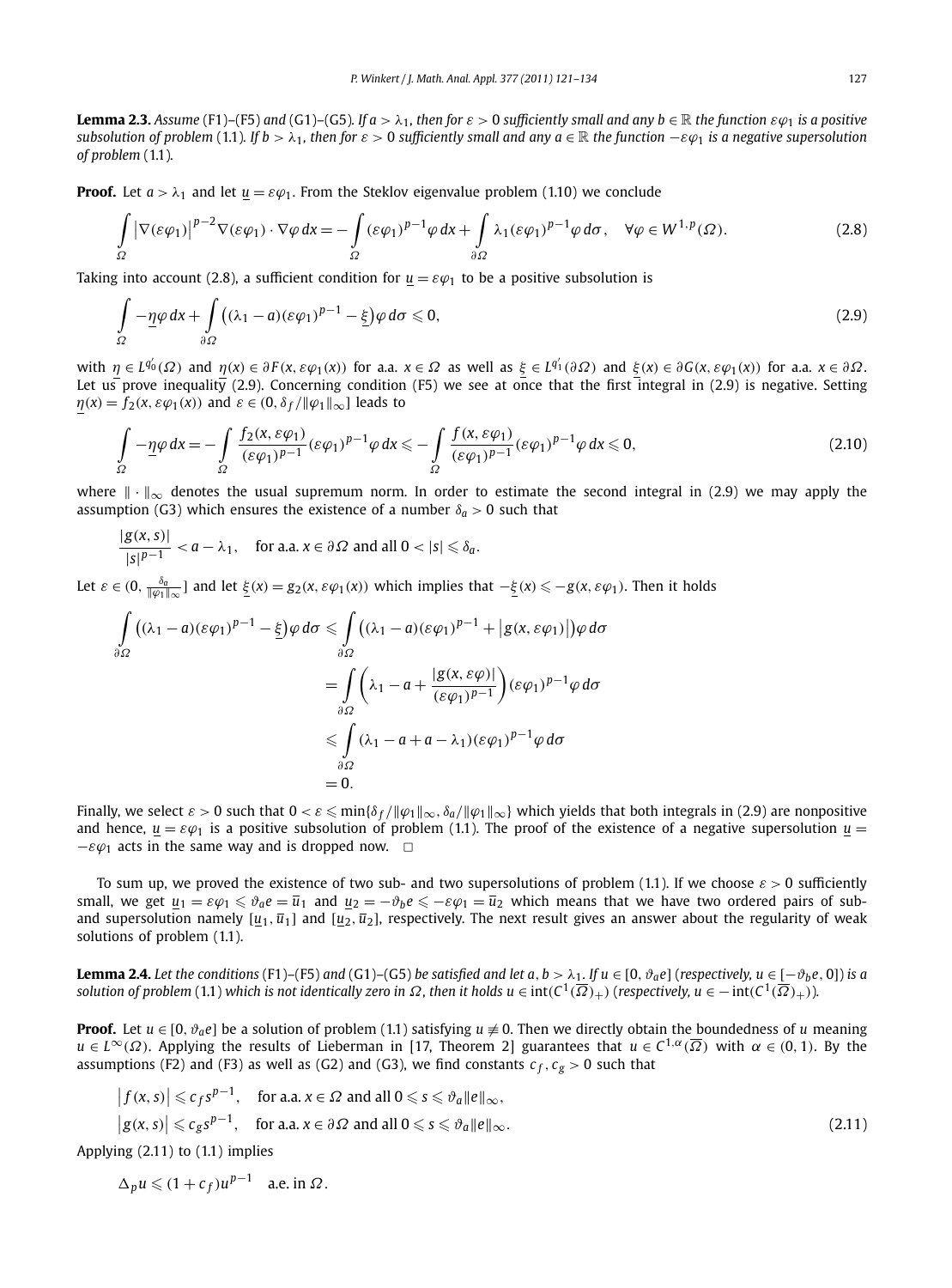Then, we set  $\beta(s) = (1+c_f)s^{p-1}$  for all  $s > 0$  and note that  $\int_{0^+} 1/(s\beta(s))^{\frac{1}{p}} ds = +\infty$ . Hence, the assumptions of Vázquez's strong maximum principle (cf. [25]) are satisfied and we obtain *u >* 0 in *Ω*. In order to prove that *u* is strictly positive in the closure of *Ω*, we suppose there exists  $x_0 \in \partial \Omega$  such that  $u(x_0) = 0$ . Applying again the maximum principle yields  $\frac{\partial u}{\partial \nu}(x_0) < 0$ . However, we know that  $0 \in \partial G(x_0, u(x_0)) = \partial G(x_0, 0)$  which leads to a contradiction in view of problem (1.1) because in this case we have  $\frac{\partial u}{\partial v}(x_0) = 0$ . Therefore, it holds  $u > 0$  in  $\overline{\Omega}$  which implies  $u \in \text{int}(C^1(\overline{\Omega})_+)$ . The case  $u \in [-\vartheta_b e, 0]$  can be shown by using similar arguments.  $\Box$ 

#### **3. Extremal constant-sign solutions**

One of our main results about the existence of constant-sign solutions of (1.1) reads as follows.

**Theorem 3.1.** Let the conditions (F1)–(F5) and (G1)–(G5) be satisfied. For every  $a > \lambda_1$  and  $b \in \mathbb{R}$  there exists a smallest positive solution  $u_+ = u_+(a) \in \text{int}(C^1(\overline{\Omega})_+)$  of (1.1) in the order interval [0,  $\vartheta_a e$ ] with the constant  $\vartheta_a$  as in Lemma 2.1. For every  $b > \lambda_1$ and  $a \in \mathbb{R}$  there exists a greatest solution  $u = u_-(b) \in -int(C^1(\overline{\Omega})_+)$  in the order interval  $[-\partial_b e, 0]$  with the constant  $\partial_b$  as in *Lemma* 2.2*.*

**Proof.** Let  $a > \lambda_1$ . By means of Lemma 2.3 we know that  $\underline{u} = \varepsilon \varphi_1 \in \text{int}(C^1(\overline{\Omega})_+)$  is a positive subsolution of problem (1.1) provided  $\varepsilon > 0$  is sufficiently small and Lemma 2.1 ensures that  $\overline{u} = \vartheta_a e \in \text{int}(C^1(\overline{\Omega})_+)$  is a positive supersolution of problem (1.1). Additionally, we can take  $\varepsilon > 0$  such that  $\varepsilon\varphi_1 \le \vartheta_a e$ . Due to Theorem 1.9 there exists a smallest positive solution  $u_\varepsilon = u_\varepsilon(a)$  of problem (1.1) satisfying  $\varepsilon\varphi_1 \leqslant u_\varepsilon \leqslant \vartheta_a$ e. The regularity results in Lemma 2.4 can be applied because  $u_{\varepsilon} \neq 0$  which ensures that  $u_{\varepsilon} \in \text{int}(C^1(\overline{\Omega})_+)$ . Consequently, we find for every positive integer *n* choosing sufficiently large a smallest positive solution  $u_n \in \text{int}(C^1(\overline{\Omega})_+)$  of problem (1.1) which lies in  $[\frac{1}{n}\varphi_1, \vartheta_a e]$ . This construction creates a sequence  $(u_n)$  of smallest solutions which is monotone decreasing. One gets

$$
u_n \downarrow u_+ \quad \text{for a.a. } x \in \Omega,\tag{3.1}
$$

with some function  $u_+:\Omega\to\mathbb{R}$  satisfying  $0\leqslant u_+\leqslant\vartheta_a$ e. Note that  $u_n\in[\frac{1}{n}\varphi_1,\vartheta_a$ e] and  $\gamma(u_n)\in[\gamma(\frac{1}{n}\varphi_1),\gamma(\vartheta_a$ e] imply, in particular, that  $u_n$  belongs to  $L^\infty(\Omega)$  and  $L^\infty(\partial\Omega)$ , respectively. As  $u_n \in \text{int}(C^1(\overline{\Omega})_+)$  solves problem (1.1), we obtain by taking the test function  $\varphi = u_n$  in the weak formulation of problem (1.1) along with (F2) and (G2)

$$
\|\nabla u_{n}\|_{L^{p}(\Omega)}^{p} \leq \int_{\Omega} |\eta_{n}|u_{n} dx + \|u_{n}\|_{L^{p}(\Omega)}^{p} + a\|u_{n}\|_{L^{p}(\partial\Omega)}^{p} + \int_{\partial\Omega} |\xi_{n}|u_{n} d\sigma
$$
  
\n
$$
\leq \widetilde{c}_{1} \|u_{n}\|_{L^{p}(\Omega)} + c_{1} \|u_{n}\|_{L^{q_{0}}(\Omega)}^{q_{0}} + \|u_{n}\|_{L^{p}(\Omega)}^{p} + a\|u_{n}\|_{L^{p}(\partial\Omega)}^{p} + \widetilde{c}_{2} \|u_{n}\|_{L^{p}(\partial\Omega)}^{p} + \widetilde{c}_{3} \|u_{n}\|_{L^{q_{1}}(\partial\Omega)}^{q_{1}}
$$
  
\n
$$
\leq \widetilde{c}, \qquad (3.2)
$$

where  $\eta_n \in L^{q'_0}(\Omega)$  with  $\eta_n(x) \in \partial F(x, u_n(x))$  for a.a.  $x \in \Omega$  as well as  $\xi_n \in L^{q'_1}(\partial \Omega)$  with  $\xi_n(x) \in \partial G(x, u_n(x))$  for a.a.  $x \in \partial \Omega$ . Relation (3.2) yields the boundedness of  $\nabla u_n$  in  $L^p(\Omega)$  and thus,  $||u_n||_{W^{1,p}(\Omega)} \leq C$ , for all  $n \in \mathbb{N}$  with some positive constant *C* independent of *n*. The reflexivity of the Sobolev space  $W^{1,p}(\Omega)$  in case  $1 < p < \infty$  yields the existence of a weakly convergent subsequence of  $u_n$ . The compact embedding  $W^{1,p}(\Omega) \hookrightarrow L^p(\Omega)$ , the monotony of the sequence  $u_n$  and the compactness of  $W^{1,p}(\Omega) \hookrightarrow L^p(\partial\Omega)$  provide for the entire sequence  $u_n$ 

$$
u_n \rightharpoonup u_+ \quad \text{in } W^{1,p}(\Omega),
$$
\n
$$
u_n \rightharpoonup u_+ \quad \text{in } L^p(\Omega) \text{ and for a.a. } x \in \Omega,
$$
\n
$$
u_n \rightharpoonup u_+ \quad \text{in } L^p(\partial \Omega) \text{ and for a.a. } x \in \partial \Omega.
$$
\n
$$
(3.3)
$$

The solution  $u_n$  of problem (1.1) fulfills

$$
\int_{\Omega} |\nabla u_n|^{p-2} \nabla u_n \cdot \nabla \varphi \, dx = \int_{\Omega} \left( \eta_n - u_n^{p-1} \right) \varphi \, dx + \int_{\partial \Omega} \left( a u_n^{p-1} + \xi_n \right) \varphi \, d\sigma, \quad \forall \varphi \in W^{1,p}(\Omega),\tag{3.4}
$$

where  $\eta_n \in L^{q'_0}(\Omega)$  with  $\eta_n(x) \in \partial F(x, u_n(x))$  for a.a.  $x \in \Omega$  as well as  $\xi_n \in L^{q'_1}(\partial \Omega)$  with  $\xi_n(x) \in \partial G(x, u_n(x))$  for a.a.  $x \in \partial \Omega$ . Setting  $\varphi = u_n - u_+ \in W^{1,p}(\Omega)$  in (3.4) it results in

$$
\int_{\Omega} |\nabla u_n|^{p-2} \nabla u_n \cdot \nabla (u_n - u_+) dx = \int_{\Omega} \left( \eta_n - u_n^{p-1} \right) (u_n - u_+) dx + \int_{\partial \Omega} \left( a u_n^{p-1} + \xi_n \right) (u_n - u_+) d\sigma.
$$
\n(3.5)

The convergence properties of  $(u_n)$  along with the assumptions (F2) and (G2) as well as the uniform boundedness of the sequence  $(u_n)$  allow us to apply Lebesgue's dominated convergence theorem. We obtain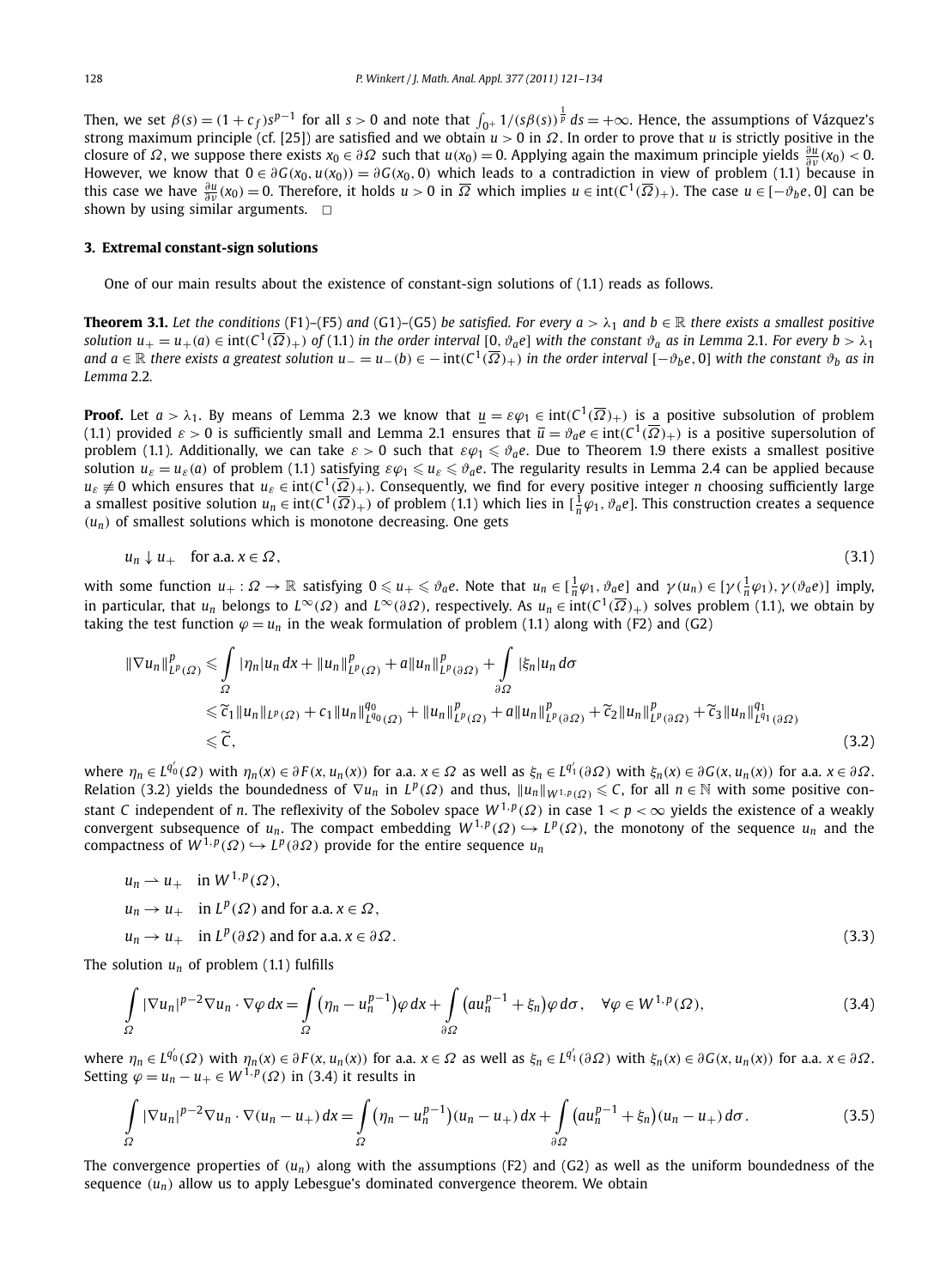$$
\limsup_{n\to\infty}\int_{\Omega}|\nabla u_n|^{p-2}\nabla u_n\cdot\nabla(u_n-u_+)dx\leqslant 0,
$$

which provides by the *(S*+*)*-property of −*-<sup>p</sup>* on *W* <sup>1</sup>*,<sup>p</sup>(Ω)* along with (3.3) the strong convergence in *W* <sup>1</sup>*,<sup>p</sup>(Ω)*, meaning

$$
u_n \to u_+ \quad \text{in } W^{1,p}(\Omega). \tag{3.6}
$$

Due to (F2) and (G2) in conjunction with the uniform boundedness of  $(u_n)$ , there exist constants  $b_1, b_2 > 0$  such that

$$
|\eta_n(x)| \leq b_1 \quad \text{for a.a. } x \in \Omega, \ \forall n \in \mathbb{N},
$$
  

$$
|\xi_n(x)| \leq b_2 \quad \text{for a.a. } x \in \partial \Omega, \ \forall n \in \mathbb{N}.
$$
 (3.7)

Hence, we get

$$
\eta_n \to \eta_+ \quad \text{in } L^{q'_0}(\Omega),
$$
  
\n
$$
\xi_n \to \xi_+ \quad \text{in } L^{q'_1}(\partial \Omega),
$$
\n(3.8)

for some subsequences, not relabeled. From calculus of Clarke's generalized gradient one gets that  $\eta_+(x) \in \partial F(x, u_+(x))$ for a.a.  $x \in \Omega$  and  $\xi_{+}(x) \in \partial G(x, u_{+}(x))$  for a.a.  $x \in \partial \Omega$ , respectively. Passing to the limit in (3.4) for some subsequences if necessary proves that  $u_+$  is a solution of problem (1.1).

Applying Lemma 2.4 yields  $u_+ \in \text{int}(C^1(\overline{\Omega})_+)$  provided  $u_+ \neq 0$  in  $\Omega$ . Assume  $u_+ \equiv 0$  in  $\Omega$ . Then, by (3.1), we obtain

$$
u_n \downarrow 0 \quad \text{for a.a. } x \in \Omega. \tag{3.9}
$$

We set

$$
\widetilde{u}_n = \frac{u_n}{\|u_n\|_{W^{1,p}(\Omega)}} \quad \text{for all } n.
$$

The boundedness of the sequence  $(\widetilde{u}_n)$  in  $W^{1,p}(\Omega)$  can be proved similarly as for  $(u_n)$ . Hence, we find a subsequence, not relabelled, such that

$$
\widetilde{u}_n \to \widetilde{u} \quad \text{in } W^{1,p}(\Omega),
$$
\n
$$
\widetilde{u}_n \to \widetilde{u} \quad \text{in } L^p(\Omega) \text{ and for a.a. } x \in \Omega,
$$
\n
$$
\widetilde{u}_n \to \widetilde{u} \quad \text{in } L^p(\partial \Omega) \text{ and for a.a. } x \in \partial \Omega,
$$
\n(3.10)

with some function  $\tilde{u}: \Omega \to \mathbb{R}$  belonging to  $W^{1,p}(\Omega)$ . Furthermore, there exist functions  $z_1 \in L^p(\Omega)_+$  and  $z_2 \in L^p(\partial \Omega)_+$ such that

$$
\left|\widetilde{u}_n(x)\right| \leq z_1(x) \quad \text{for a.a. } x \in \Omega,
$$
\n
$$
\left|\widetilde{u}_n(x)\right| \leq z_2(x) \quad \text{for a.a. } x \in \partial\Omega.
$$
\n(3.11)

Due to the representation  $u_n = \widetilde{u}_n \cdot \|u_n\|_{W^{1,p}(\Omega)}$  and because  $u_n$  solves (1.1), we get the following variational equation

$$
\int_{\Omega} |\nabla \widetilde{u}_{n}|^{p-2} \nabla \widetilde{u}_{n} \cdot \nabla \varphi \, dx
$$
\n
$$
= \int_{\Omega} \left( \frac{\eta_{n}}{u_{n}^{p-1}} \widetilde{u}_{n}^{p-1} - \widetilde{u}_{n}^{p-1} \right) \varphi \, dx + \int_{\partial \Omega} a \widetilde{u}_{n}^{p-1} \varphi \, d\sigma + \int_{\partial \Omega} \frac{\xi_{n}}{u_{n}^{p-1}} \widetilde{u}_{n}^{p-1} \varphi \, d\sigma, \quad \forall \varphi \in W^{1,p}(\Omega). \tag{3.12}
$$

Selecting  $\varphi = \widetilde{u}_n - \widetilde{u} \in W^{1,p}(\Omega)$  in (3.12) provides

$$
\int_{\Omega} |\nabla \widetilde{u}_{n}|^{p-2} \nabla \widetilde{u}_{n} \cdot \nabla (\widetilde{u}_{n} - \widetilde{u}) dx
$$
\n
$$
= \int_{\Omega} \left( \frac{\eta_{n}}{u_{n}^{p-1}} \widetilde{u}_{n}^{p-1} - \widetilde{u}_{n}^{p-1} \right) (\widetilde{u}_{n} - \widetilde{u}) dx + \int_{\partial \Omega} a \widetilde{u}_{n}^{p-1} (\widetilde{u}_{n} - \widetilde{u}) d\sigma + \int_{\partial \Omega} \frac{\xi_{n}}{u_{n}^{p-1}} \widetilde{u}_{n}^{p-1} (\widetilde{u}_{n} - \widetilde{u}) d\sigma.
$$
\n(3.13)

Applying (2.11) and (3.11), one obtains

$$
\frac{|\eta_n(x)|}{u_n^{p-1}(x)}\widetilde{u}_n^{p-1}(x)\big|\widetilde{u}_n(x)-\widetilde{u}(x)\big|\leqslant c_f z_1(x)^{p-1}\big(z_1(x)+\big|\widetilde{u}(x)\big|\big),\tag{3.14}
$$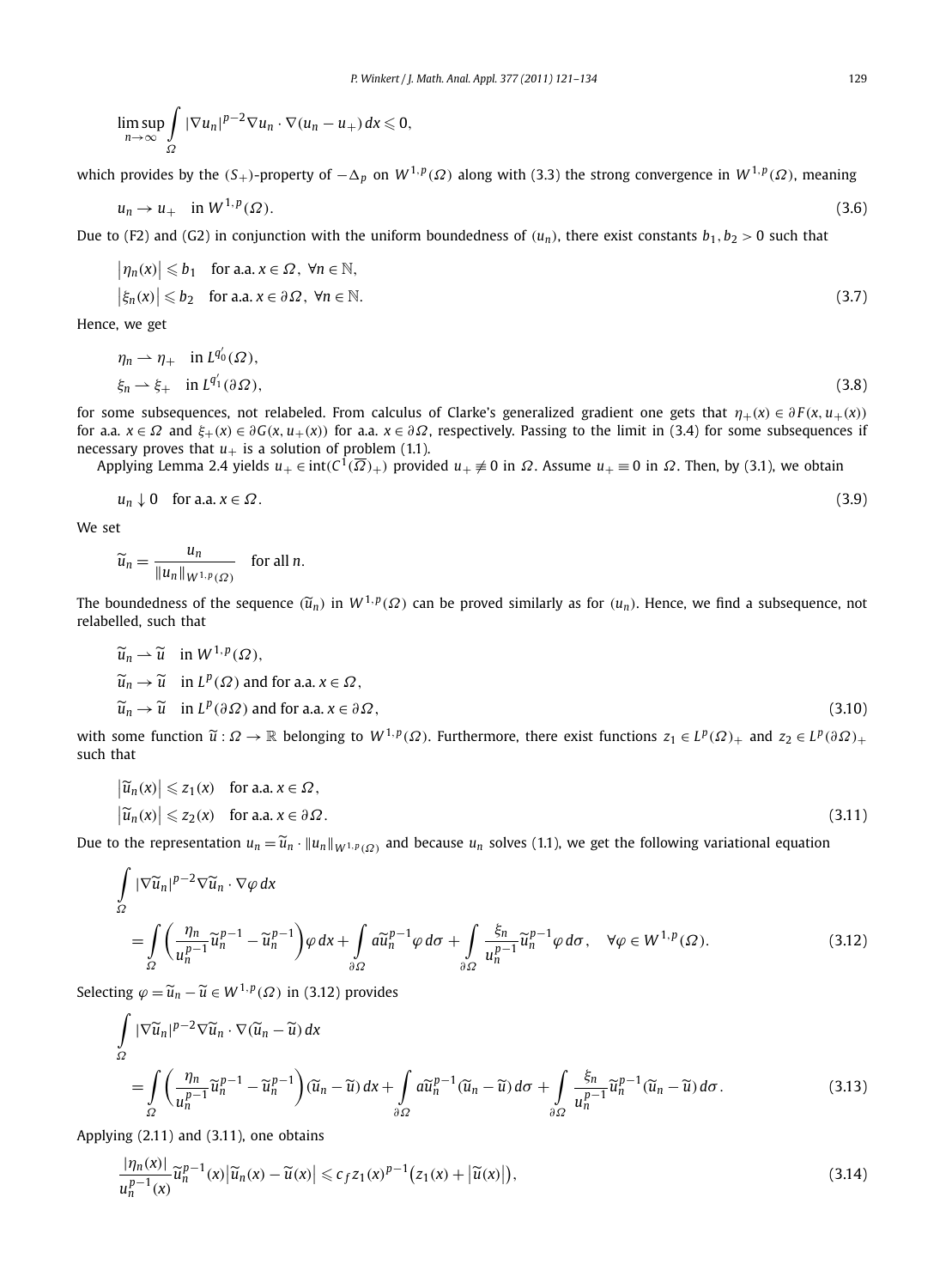respectively,

$$
\frac{|\xi_n(x)|}{u_n^{p-1}(x)}\widetilde{u}_n^{p-1}(x)\left|\widetilde{u}_n(x)-\widetilde{u}(x)\right|\leqslant c_g z_2(x)^{p-1}\big(z_2(x)+\left|\widetilde{u}(x)\right|\big).
$$
\n(3.15)

Obviously, the right-hand sides of (3.14) and (3.15) belong to  $L^1(\Omega)$  and  $L^1(\partial\Omega)$ , respectively, which allows us to apply Lebesgue's dominated convergence theorem which in conjunction with (3.10) yields

$$
\lim_{n \to \infty} \int_{\Omega} \frac{\eta_n}{u_n^{p-1}} \widetilde{u}_n^{p-1} (\widetilde{u}_n - \widetilde{u}) dx = 0,
$$
\n
$$
\lim_{n \to \infty} \int_{\partial \Omega} \frac{\xi_n}{u_n^{p-1}} \widetilde{u}_n^{p-1} (\widetilde{u}_n - \widetilde{u}) d\sigma = 0.
$$
\n(3.16)

Taking into account (3.10) and (3.16) we get from (3.13)

$$
\limsup_{n\to\infty}\int_{\Omega}|\nabla \widetilde{u}_n|^{p-2}\nabla \widetilde{u}_n\cdot\nabla (\widetilde{u}_n-u_n) dx=0.
$$

As before, the  $(S_+)$ -property of  $-\Delta_p$  corresponding to  $W^{1,p}(\Omega)$  implies

$$
\widetilde{u}_n \to \widetilde{u} \quad \text{in } W^{1,p}(\Omega). \tag{3.17}
$$

From the definition of  $\tilde{u}_n$  we see at once that  $\|\tilde{u}\|_{W^{1,p}(\Omega)} = 1$ , meaning  $\tilde{u} \neq 0$ . Passing to the limit in (3.12) in conjunction with (3.0) (3.17) so well as the assumptions (53) and (63) it passiles in with  $(3.9)$ ,  $(3.17)$  as well as the assumptions  $(F3)$  and  $(G3)$  it results in

$$
\int_{\Omega} |\nabla \widetilde{u}|^{p-2} \nabla \widetilde{u} \cdot \nabla \varphi \, dx = -\int_{\Omega} \widetilde{u}^{p-1} \varphi \, dx + \int_{\partial \Omega} a \widetilde{u}^{p-1} \varphi \, d\sigma, \quad \forall \varphi \in W^{1,p}(\Omega).
$$

The equation above is nothing less than the weak formulation of the Steklov eigenvalue problem corresponding to the eigenvalue *a* > λ<sub>1</sub> and the eigenfunction  $\tilde{u} \ge 0$ . However, this is a contradiction because  $\tilde{u}$  must change sign on *∂Ω* (see [18, <br>Larges 2.4). Hance we (*Q* which were that we a int(*C*) ⊘ Lemma 2.4]). Hence,  $u_+ \neq 0$  which guarantees that  $u_+ \in \text{int}(C^1(\overline{\Omega})_+)$ .

Finally, we have to prove that  $u_+$  is the smallest solution in [0,  $\vartheta_a e$ ]. Fix a positive solution  $u \in W^{1,p}(\Omega)$  of (1.1) such that  $0 \leq u \leq \vartheta_a e$ . Lemma 2.4 provides  $u \in \text{int}(C^1(\overline{\Omega})_+)$ . Then, there exists an integer *n* sufficiently large such that  $u \in [\frac{1}{n}\varphi_1, \vartheta_a e]$ . However,  $u_n$  is the smallest solution in  $[\frac{1}{n}\varphi_1, \vartheta_a e]$  which yields  $u_n \leq u$  if *n* is large enough. Due to the monotonicity of  $u_n$ , we obtain  $u_+ \leq u$  which proves that  $u_+$  is, indeed, the smallest positive solution of (1.1) in [0,  $\vartheta_a$ *e*]. The existence of a greatest negative solution can be done similarly and is omitted.  $\Box$ 

#### **4. Variational characterization of extremal solutions**

In this section we give a variational characterization of the extremal solutions of (1.1) which we obtained in the last section. To this end, we introduce truncation operators  $T_+,T_-:\Omega\times\mathbb R\to\mathbb R$  as well as  $T_+^{\partial\Omega},T_-^{\partial\Omega}:\partial\Omega\times\mathbb R\to\mathbb R$  in the following way:

$$
T_{+}(x, s) = \begin{cases} 0 & \text{if } s < 0, \\ s & \text{if } 0 \leq s \leq u_{+}(x), \\ u_{+}(x) & \text{if } s > u_{+}(x), \end{cases} \qquad T_{+}^{\partial \Omega}(x, s) = \begin{cases} 0 & \text{if } s < 0, \\ s & \text{if } 0 \leq s \leq u_{+}(x), \\ u_{+}(x) & \text{if } s > u_{+}(x), \end{cases}
$$

$$
T_{-}(x, s) = \begin{cases} u_{-}(x) & \text{if } s < u_{-}(x), \\ s & \text{if } u_{-}(x) \leq s \leq 0, \\ 0 & \text{if } s > 0, \end{cases} \qquad T_{-}^{\partial \Omega}(x, s) = \begin{cases} u_{-}(x) & \text{if } s < u_{-}(x), \\ s & \text{if } u_{-}(x) \leq s \leq 0, \\ 0 & \text{if } s > 0. \end{cases}
$$

Note that the truncation operators on  $\partial\Omega$  apply to the corresponding traces  $\gamma(u)$ , where  $u \in W^{1,p}(\Omega)$ . For the sake of simplicity we just write  $T_+^{\partial\Omega}(x,u)$  and  $T_-^{\partial\Omega}(x,u)$  without the notation  $\gamma$ . It is clear that the truncation operators are continuous, uniformly bounded, and Lipschitz continuous with respect to the second argument. Additionally, we introduce truncations related to the nonlinearities  $f : \Omega \times \mathbb{R} \to \mathbb{R}$  and  $g : \partial \Omega \times \mathbb{R} \to \mathbb{R}$  as follows:

$$
f_{+}(x, s) = \begin{cases} 0 & \text{if } s < 0, \\ f(x, s) & \text{if } 0 \leq s \leq u_{+}(x), \\ \eta_{+}(x) & \text{if } s > u_{+}(x), \end{cases} \qquad g_{+}(x, s) = \begin{cases} 0 & \text{if } s < 0, \\ g(x, s) & \text{if } 0 \leq s \leq u_{+}(x), \\ \xi_{+}(x) & \text{if } s > u_{+}(x), \end{cases}
$$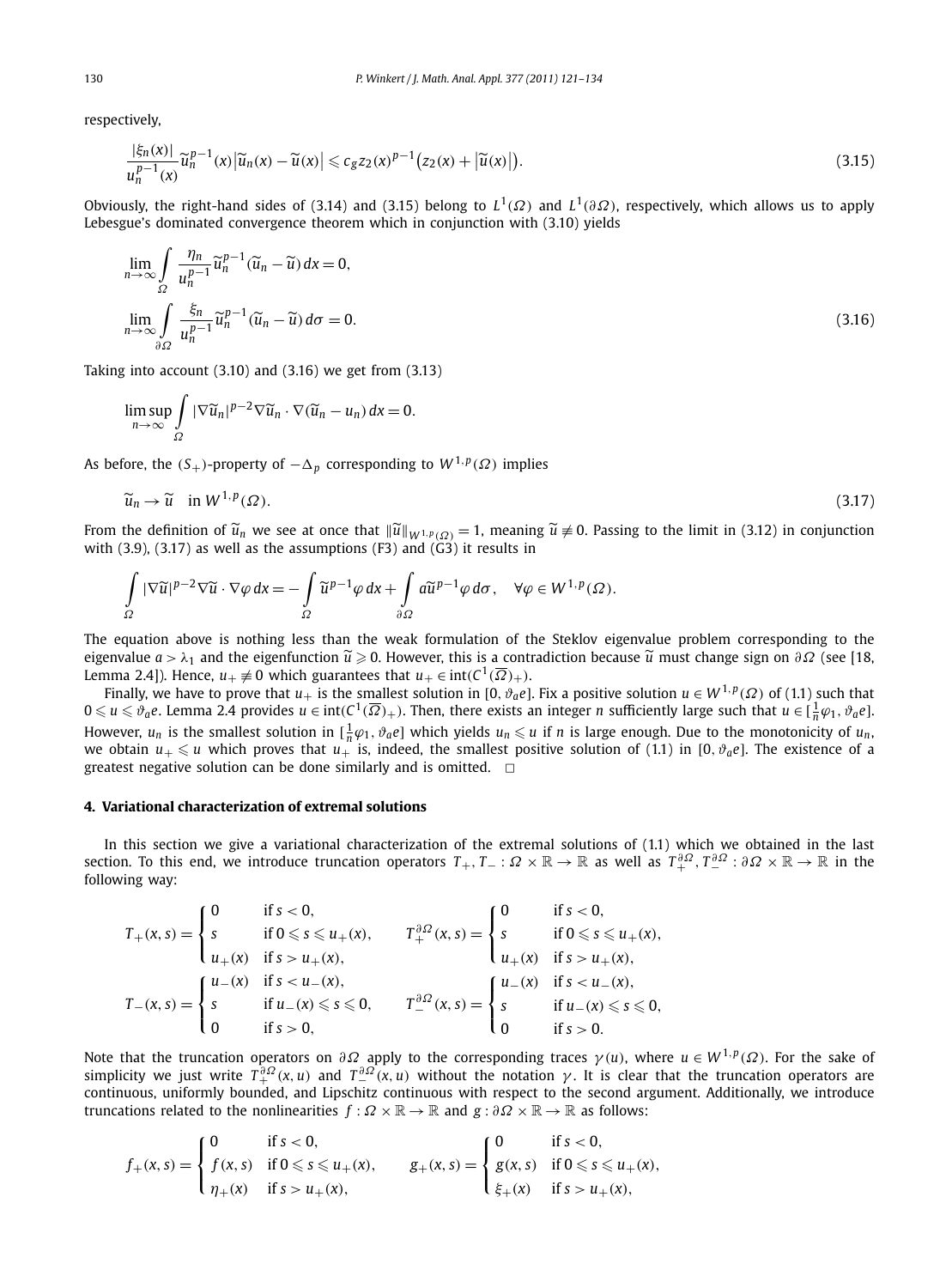$$
f_{-}(x, s) = \begin{cases} \eta_{-}(x) & \text{if } s < u_{-}(x), \\ f(x, s) & \text{if } u_{-}(x) \leq s \leq 0, \\ 0 & \text{if } s > 0, \end{cases} \qquad g_{-}(x, s) = \begin{cases} \xi_{-}(x) & \text{if } s < u_{-}(x), \\ g(x, s) & \text{if } u_{-}(x) \leq s \leq 0, \\ 0 & \text{if } s > 0, \end{cases}
$$
\n
$$
f_{0}(x, s) = \begin{cases} \eta_{-}(x) & \text{if } s < u_{-}(x), \\ f(x, s) & \text{if } u_{-}(x) \leq s \leq u_{+}(x), \\ \eta_{+}(x) & \text{if } s > u_{+}(x), \end{cases} \qquad g_{0}(x, s) = \begin{cases} \xi_{-}(x) & \text{if } s < u_{-}(x), \\ g(x, s) & \text{if } u_{-}(x) \leq s \leq u_{+}(x), \\ g_{+}(x) & \text{if } s > u_{+}(x). \end{cases}
$$

Here,  $\eta_+$ ,  $\xi_+$  and  $\eta_-, \xi_-$  correspond to the extremal solutions  $u_+ \in \text{int}(C^1(\overline{\Omega})_+)$  and  $u_- \in -\text{int}(C^1(\overline{\Omega})_+)$ , respectively. By means of these truncations, we define the following associated functionals given by

$$
E_{+}(u) = \frac{1}{p} \Big[ \|\nabla u\|_{L^{p}(\Omega)}^{p} + \|u\|_{L^{p}(\Omega)}^{p} \Big] - \int_{\Omega} \int_{0}^{u(x)} f_{+}(x, s) ds dx - \int_{\partial\Omega} \int_{0}^{u(x)} \Big[ a T_{+}^{\partial\Omega}(x, s)^{p-1} + g_{+}(x, s) \Big] ds d\sigma,
$$
  
\n
$$
E_{-}(u) = \frac{1}{p} \Big[ \|\nabla u\|_{L^{p}(\Omega)}^{p} + \|u\|_{L^{p}(\Omega)}^{p} \Big] - \int_{\Omega} \int_{0}^{u(x)} f_{-}(x, s) ds dx + \int_{\partial\Omega} \int_{0}^{u(x)} \Big[ b \Big| T_{-}^{\partial\Omega}(x, s) \Big|^{p-1} - g_{-}(x, s) \Big] ds d\sigma,
$$
  
\n
$$
E_{0}(u) = \frac{1}{p} \Big[ \|\nabla u\|_{L^{p}(\Omega)}^{p} + \|u\|_{L^{p}(\Omega)}^{p} \Big] - \int_{\Omega} \int_{0}^{u(x)} f_{0}(x, s) ds dx
$$
  
\n
$$
- \int_{\partial\Omega} \int_{0}^{u(x)} \Big[ a T_{+}^{\partial\Omega}(x, s)^{p-1} - b \Big| T_{-}^{\partial\Omega}(x, s) \Big|^{p-1} + g_{0}(x, s) \Big] ds d\sigma.
$$

With a view to (F2) and (G2), we see that the functionals *E*+*, E*−*, E*<sup>0</sup> : *W* <sup>1</sup>*,<sup>p</sup>(Ω)* → R are locally Lipschitz continuous. The truncations involved guarantee that these functionals are bounded below, coercive and weakly sequentially lower semicontinuous which implies that their global minimizers exist. A characterization of the critical points of these functionals is stated in the next lemma.

**Lemma 4.1.** *The extremal constant-sign solutions of* (1.1) *are denoted by u*+ *and u*−*. Then one has*:

- (i) A critical point  $v \in W^{1,p}(\varOmega)$  of  $E_+$  is a nonnegative solution of (1.1) satisfying  $0 \leqslant v \leqslant u_+.$
- (ii) *A* critical point  $v \in W^{1,p}(\Omega)$  of  $E_-$  is a nonpositive solution of (1.1) satisfying  $u_-\leqslant v \leqslant 0.$
- (iii) *A* critical point  $v \in W^{1,p}(\varOmega)$  of  $E_0$  is a solution of (1.1) satisfying  $u_-\leqslant v \leqslant u_+ .$

**Proof.** Let us only prove the third assertion, because the other cases can be done likewise. Let  $v$  be a critical point of  $E_0$ which means  $0 ∈ ∂E_0(v)$ . By the definition of  $E_0$  we obtain

$$
\int_{\Omega} |\nabla v|^{p-2} \nabla v \cdot \nabla \varphi \, dx = \int_{\Omega} \left[ \eta - |v|^{p-2} v \right] \varphi \, dx \n+ \int_{\partial \Omega} \left[ a T_{+}^{\partial \Omega} (x, v)^{p-1} - b \right] T_{-}^{\partial \Omega} (x, v) \Big|^{p-1} + \xi \left[ \varphi \, d\sigma, \quad \forall \varphi \in W^{1, p}(\Omega), \right]
$$
\n(4.1)

with some  $\eta\in L^{q_0'}(\varOmega)$  and  $\xi\in L^{q_1'}(\partial\varOmega)$  such that  $\eta(x)\in\partial F_0(x,\nu(x))$  for a.a.  $x\in\varOmega$  and  $\xi(x)\in\partial G_0(x,\nu(x))$  for a.a.  $x\in\partial\varOmega$ , where

$$
F_0(x, \eta) = \int\limits_0^{\eta} f_0(x, s) \, ds, \qquad G_0(x, \xi) = \int\limits_0^{\xi} g_0(x, s) \, ds.
$$

The function  $u_+$  is the smallest positive solution of (1.1) meaning that it satisfies the weak formulation given in Definition 1.1 by

$$
\int_{\Omega} |\nabla u_{+}|^{p-2} \nabla u_{+} \cdot \nabla \varphi \, dx = \int_{\Omega} \left[ \eta_{+} - |u_{+}|^{p-2} u_{+} \right] \varphi \, dx + \int_{\partial \Omega} \left[ a(u_{+})^{p-1} + \xi_{+} \right] \varphi \, d\sigma, \quad \forall \varphi \in W^{1,p}(\Omega),\tag{4.2}
$$

where  $\eta_+ \in L^{q_0'}(\Omega)$  with  $\eta_+(x) \in \partial F(x, u_+(x))$  for a.a.  $x \in \Omega$  and  $\xi_+ \in L^{q_1'}(\partial \Omega)$  with  $\xi_+(x) \in \partial G(x, u_+(x))$  for a.a.  $x \in \partial \Omega$ . Subtracting (4.2) from (4.1) and setting  $\varphi = (\nu - u_+)^{+} \in W^{1,p}(\Omega)$  provides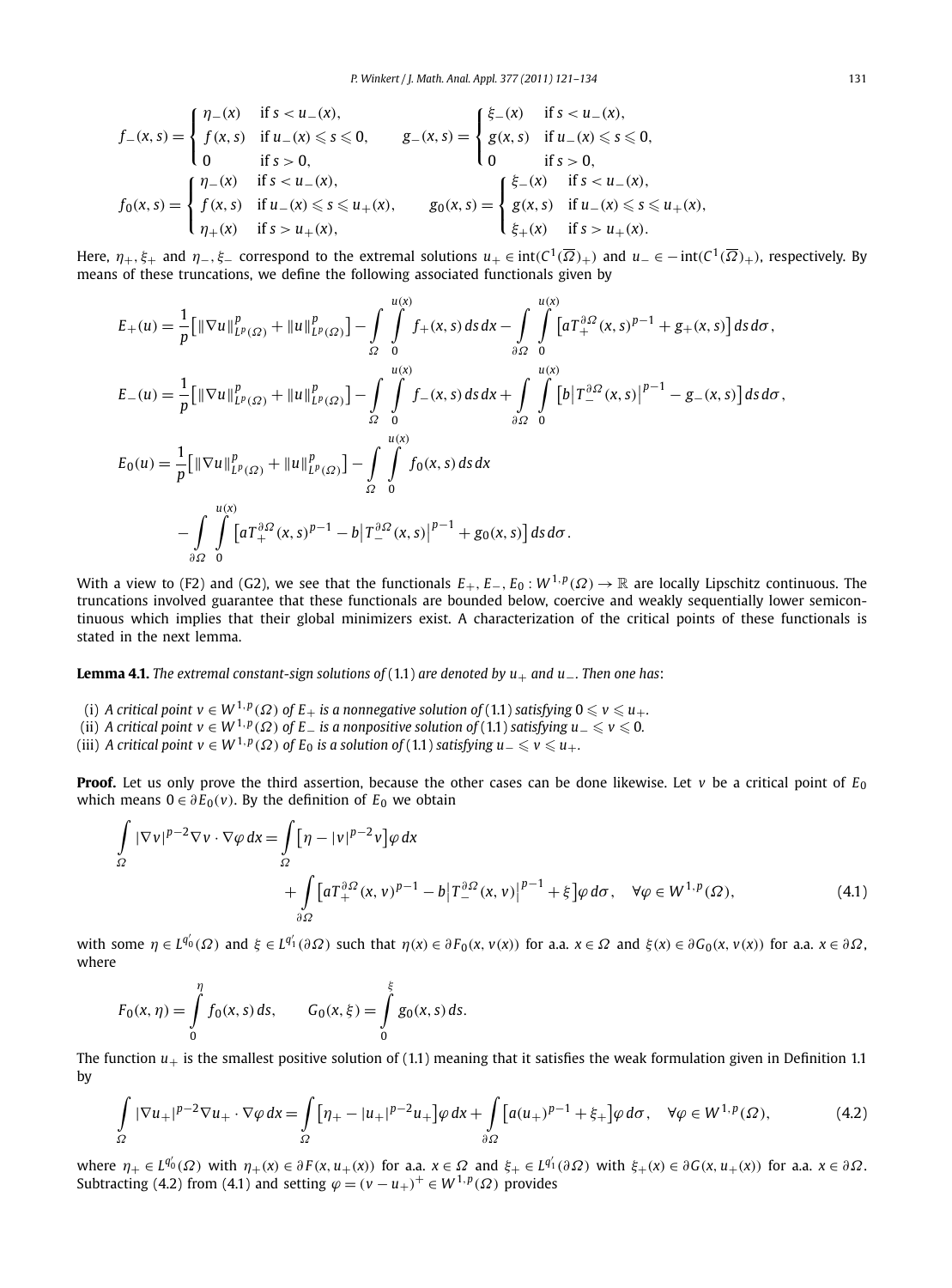$$
\int_{\Omega} [|\nabla v|^{p-2} \nabla v - |\nabla u_+|^{p-2} \nabla u_+] \cdot \nabla (v - u_+)^+ dx + \int_{\Omega} [|v|^{p-2} v - u_+^{p-1}] (v - u_+)^+ dx
$$
\n
$$
= \int_{\Omega} [\eta - \eta_+](v - u_+)^+ dx + \int_{\partial \Omega} [a T_+^{\partial \Omega} (x, v)^{p-1} - b | T_-^{\partial \Omega} (x, v) |^{p-1} - a u_+^{p-1}] (v - u_+)^+ d\sigma
$$
\n
$$
+ \int_{\partial \Omega} [\xi - \xi_+](v - u_+)^+ d\sigma.
$$

Clearly, it holds  $\eta(x) = \eta_+(x)$  for a.a.  $x \in \{x \in \Omega: v(x) > u_+(x)\}$ . Furthermore, we get  $T_+^{\partial \Omega}(x, v) = u_+$ ,  $T_-^{\partial \Omega}(x, v) = 0$  and  $\xi(x) = \xi_+(x)$  for a.a.  $x \in \partial \Omega$  satisfying  $v(x) > u_+(x)$ . Thus, the right-hand side of the equality above vanishes. However, the left-hand side is strictly positive in case  $v > u_+$  which is a contradiction and hence  $v \leq u_+$ . The proof for  $v \geq u_$ acts in the same way. Summarizing, *v* belongs to the ordered interval  $[u_-,u_+]$  which provides that  $T_+^{\partial\Omega}(x,v)=v^+$  and  $T_{-}^{\partial\Omega}(x, v) = v^{-}$ . Since  $\partial F_0(x, v(x)) \subset \partial F(x, v(x))$  as well as  $\partial G_0(x, v(x)) \subset \partial G(x, v(x))$ , from (4.1) it follows that v solves our original problem (1.1) satisfying  $u_-\leqslant v\leqslant u_+$ . This completes the proof.  $□$ 

Let us now consider some results about local and global minimizers with respect to the functionals *E*+*, E*−*,*  $E_0: W^{1,p}(\Omega) \to \mathbb{R}.$ 

**Lemma 4.2.** Let  $a > \lambda_1$  and  $b > \lambda_1$ . Then the extremal positive solution  $u_+$  of (1.1) is the unique global minimizer of the functional  $E_+$ *and the extremal negative solution u*− *of* (1.1) *is the unique global minimizer of the functional E*−*. Both u*+ *and u*− *are local minimizers of the functional E*<sub>0</sub>. Moreover, the functional E<sub>0</sub> :  $W^{1,p}(\Omega) \to \mathbb{R}$  has a global minimizer  $v_0$  which is a nontrivial solution of (1.1)  $satisfying u_ = \leqslant v_0 \leqslant u_+.$ 

**Proof.** The functional  $E_+ : W^{1,p}(\Omega) \to \mathbb{R}$  is bounded below, coercive and weakly sequentially lower semicontinuous. This ensures that its global minimizer, namely  $v_+ \in W^{1,p}(\Omega)$ , exists. Since  $v_+$  is a critical point of  $E_+$ , Lemma 4.1 can be applied which yields that  $v_+$  is a nonnegative solution of (1.1) fulfilling  $0\leqslant v_+\leqslant u_+$ . Applying the condition (G3) guarantees the existence of a number  $\delta_a > 0$  such that

$$
|g(x,s)| \leqslant (a - \lambda_1)s^{p-1}, \quad \forall s: \ 0 < s \leqslant \delta_a. \tag{4.3}
$$

We take  $\varepsilon < \min\{\frac{\delta_f}{\|\varphi_1\|_{\infty}},\frac{\delta_a}{\|\varphi_1\|_{\infty}}\}$ . Then, due to (F5) and (4.3) in combination with the Steklov eigenvalue problem in (1.10), we obtain

$$
E_{+}(\varepsilon \varphi_{1}) = -\int_{\Omega} \int_{0}^{\varepsilon \varphi_{1}(x)} f(x, s) ds dx + \frac{\lambda_{1} - a}{p} \varepsilon^{p} \|\varphi_{1}\|_{L^{p}(\partial \Omega)}^{p} - \int_{\partial \Omega} \int_{0}^{\varepsilon \varphi_{1}(x)} g(x, s) ds d\sigma
$$
  

$$
< \frac{\lambda_{1} - a}{p} \varepsilon^{p} \|\varphi_{1}\|_{L^{p}(\partial \Omega)} + \int_{\partial \Omega} \int_{0}^{\varepsilon \varphi_{1}(x)} (a - \lambda_{1}) s^{p-1} ds d\sigma
$$
  
= 0.

We see that  $E_+(v_+) \neq 0$  which means  $v_+ \neq 0$ . Applying Lemma 2.4 yields  $v_+ \in \text{int}(C^1(\overline{\Omega})_+)$ . As  $u_+$  is the smallest positive solution of (1.1) in the ordered interval [0,  $\vartheta_a e$ ] satisfying  $0 \le v_+ \le u_+$ , it must hold  $v_+ = u_+$ . This proves that  $u_+$  is the unique global minimizer of the functional *E*<sup>+</sup> : *W* <sup>1</sup>*,<sup>p</sup>(Ω)* → R. Likewise, *u*<sup>−</sup> is the unique global minimizer of *E*−. In order to show that *u*<sub>+</sub> and *u*<sub>−</sub> are local minimizers of *E*<sub>0</sub>, we argue as follows. As *u*<sub>+</sub> ∈ int( $C^1(\overline{\Omega})_+$ ) there exists a neighborhood  $V_{u_+}$ of  $u_+$  in the space  $C^1(\overline{\Omega})$  satisfying  $V_{u_+} \subset C^1(\overline{\Omega})_+$ . Hence,  $E_+ = E_0$  on  $V_{u_+}$  meaning that  $u_+$  is a local minimizer of  $E_0$ on *C*<sup>1</sup>*(Ω)*. Applying the recent results of the author in [30, Theorem 3.1] ensures that *u*<sup>+</sup> is also a local minimizer of *E*<sup>0</sup> on the space  $W^{1,p}(\Omega)$ . The same arguments can be applied on *u*− which point out that *u*− is a local minimizer of *E*<sub>0</sub> as well.

In the last step we have to show the existence of a global minimizer of  $E_0$ . As already mentioned the functional  $E_0: W^{1,p}(\Omega) \to \mathbb{R}$  is coercive and weakly sequentially lower semicontinuous. Thus, a global minimizer  $v_0$  of  $E_0$  exists which is, in particular, a critical point of  $E_0$ . Taking into account Lemma 4.1 proves that  $v_0$  is a solution of (1.1) satisfying *u*−  $\le v_0 \le u_+$ . Since  $E_0(u_+) = E_+(u_+) < 0$ , it guarantees  $v_0 \ne 0$  which completes the proof.  $\Box$ 

#### **5. Existence of sign-changing solutions**

This section is devoted to the proof of the existence of a sign-changing solution of problem (1.1). The idea is to find a nontrivial solution  $u_0$  of problem (1.1) which belongs to  $[u_-, u_+]$ . If  $u_0 \neq u_-$  and  $u_0 \neq u_+$ , then it must be a signchanging solution of (1.1), because Theorem 3.1 ensures that  $u_+ \in \text{int}(C^1(\overline{\Omega})_+)$  is the smallest positive solution in [0,  $\vartheta_a e$ ] and  $u_-\in$  − int $(C^1(\overline{\Omega})_+)$  is the greatest negative solution in  $[-\partial_h e, 0]$ .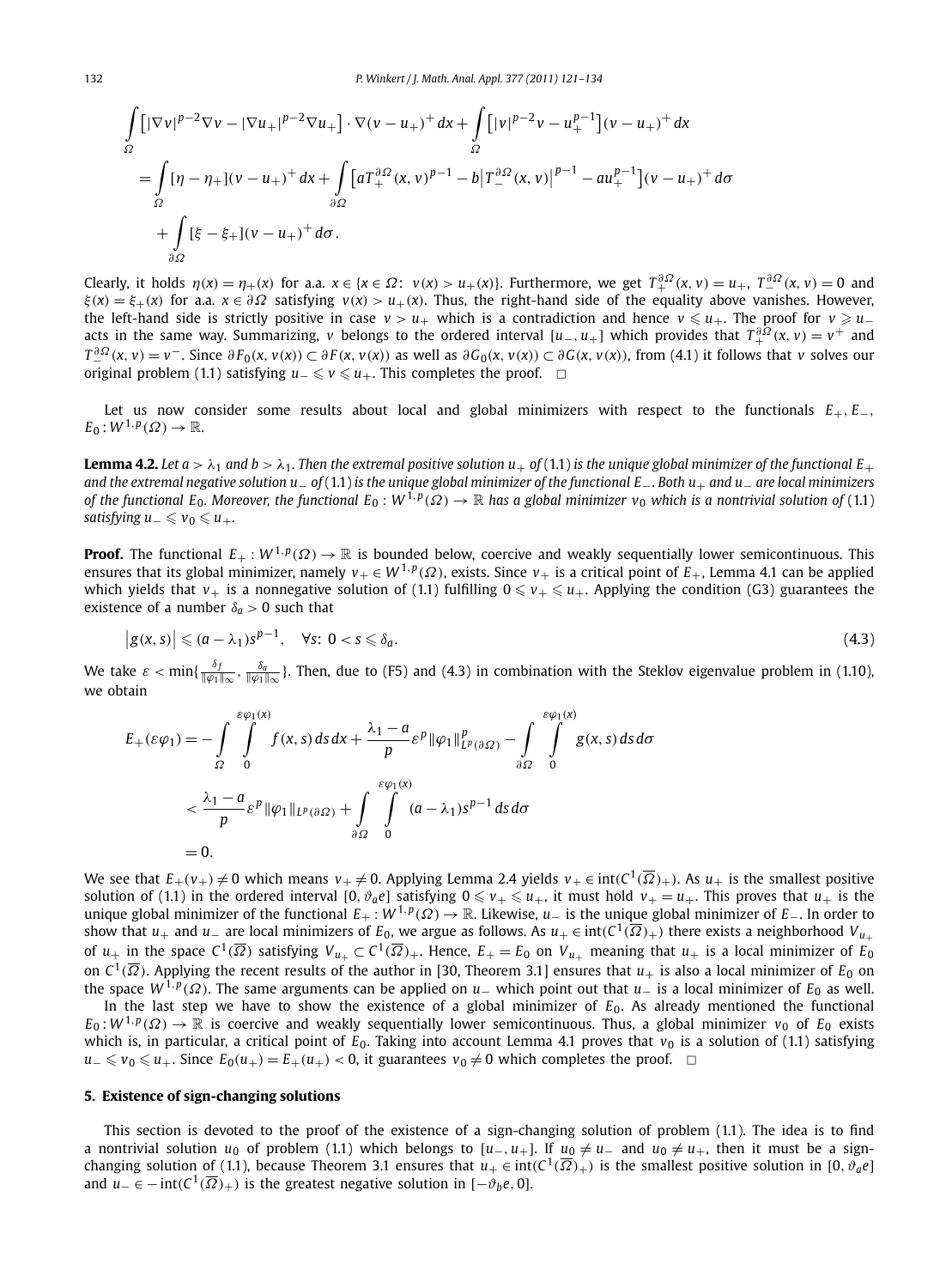**Theorem 5.1.** *Let the assumptions* (F1)*–*(F5)*,* (G1)*–*(G5) *and* (H) *be satisfied. Then problem* (1.1) *has a nontrivial sign-changing solution*  $u_0 \in C^1(\overline{\Omega})$ *.* 

**Proof.** As regards Lemma 4.2, the function  $v_0 \in W^{1,p}(\Omega) \setminus \{0\}$  is a global minimizer of  $E_0$  lying in  $[u_-, u_+]$ . Obviously, in the cases  $v_0 \neq u_-$  and  $v_0 \neq u_+$ , the function  $u_0 := v_0$  must be a sign-changing solutions of (1.1) because of the extremality properties of *u*<sub>−</sub> and *u*<sub>+</sub>, respectively. Let us now consider the case  $v_0 = u_+$ , the other case  $v_0 = u_-$  can be done similarly. With a view to Lemma 4.2, we know that *u*− is a local minimizer of *E*<sup>0</sup> which can be assumed to be a strict local minimizer. Otherwise we would find infinitely many critical points  $v \neq 0$  of  $E_0$  having changing sign due to  $u_-\leqslant v\leqslant u_+$  and the extremality of the solutions *u*− and *u*+, respectively. Clearly, in this case the proof of the theorem would be done. The assumptions above ensure the existence of  $\rho \in (0, ||u_{+} - u_{-}||_{W^{1,p}(\Omega)})$  such that

$$
E_0(u_+) \le E_0(u_-) < \inf \{ E_0(u) : u \in \partial B_\rho(u_-) \},\tag{5.1}
$$

with  $\partial B_{\rho}(u_{-}) = \{u \in W^{1,p}(\Omega): ||u - u_{-}||_{W^{1,p}(\Omega)} = \rho\}$ . The functional  $E_0$  satisfies the Palais-Smale condition (see Definition 1.6) because it is bounded below, locally Lipschitz and coercive. Hence, we can apply the Mountain-Pass Theorem as stated in Theorem 1.7 to  $E_0$ . This yields the existence of a critical point  $u_0 \in W^{1,p}(\Omega)$  satisfying  $0 \in \partial E_0(u_0)$  with

$$
\inf \{ E_0(u) : u \in \partial B_\rho(u_-) \} \le E_0(u_0) = \inf_{\pi \in \Pi} \max_{t \in [-1,1]} E_0(\pi(t)), \tag{5.2}
$$

where

$$
\Pi = \{ \pi \in C \big( [-1, 1], W^{1, p}(\Omega) \big) : \pi(-1) = u_-, \pi(1) = u_+ \}.
$$

Clearly, (5.1) and (5.2) ensure that  $u_0 \neq u_-$  and  $u_0 \neq u_+$  which means that  $u_0$  is a sign-changing solution provided  $u_0 \neq 0$ . In order to prove that  $u_0 \neq 0$ , we must show that  $E_0(u_0) \neq 0$  which is satisfied if there exists a path  $\widetilde{\pi} \in \Pi$  such that

$$
E_0\big(\widetilde{\pi}(t)\big)\neq 0,\quad \forall t\in[-1,1].
$$

Such a path can be constructed as it was done in [27] with slight modifications. Additionally, the use of the Second Deformation Lemma in [27] has to be replaced by the Second Deformation Lemma for locally Lipschitz functionals as it can be found in [11, Theorem 2.10]. This completes the proof.  $\Box$ 

#### **References**

- [1] C.C. Aranda, E. Lami Dozo, Multiple solutions to a singular Lane–Emden–Fowler equation with convection term, Electron. J. Differential Equations 2008 (2008), Art. ID 05, 21 pp.
- [2] D. Averna, S.A. Marano, D. Motreanu, Multiple solutions for a Dirichlet problem with *p*-Laplacian and set-valued nonlinearity, Bull. Aust. Math. Soc. 77 (2) (2008) 285–303.
- [3] S. Carl, Existence and comparison results for noncoercive and nonmonotone multivalued elliptic problems, Nonlinear Anal. 65 (8) (2006) 1532–1546.
- [4] S. Carl, D. Motreanu, Multiple solutions of nonlinear elliptic hemivariational problems, Pacific J. Appl. Math. 1 (4) (2008) 39–59.
- [5] S. Carl, D. Motreanu, Multiple and sign-changing solutions for the multivalued *p*-Laplacian equation, Math. Nachr. 283 (7) (2010) 965–981.
- [6] S. Carl, D. Motreanu, Sign-changing solutions for nonlinear elliptic problems depending on parameters, Int. J. Difference Equ. 2010 (2010), Art. ID 536236, 33 pp.
- [7] S. Carl, D. Motreanu, Sub–supersolution method for multi-valued elliptic and evolution problems, in: D. Gao, D. Motreanu (Eds.), Handbook on Nonconvex Analysis and Applications, International Press of Boston, Inc., Somerville, MA, 2010, in press.
- [8] S. Carl, P. Winkert, General comparison principle for variational–hemivariational inequalities, J. Inequal. Appl. 2009 (2009), Art. ID 184348, 29 pp.
- [9] K.C. Chang, Variational methods for nondifferentiable functionals and their applications to partial differential equations, J. Math. Anal. Appl. 80 (1) (1981) 102–129.
- [10] F.H. Clarke, Optimization and Nonsmooth Analysis, second edition, Classics Appl. Math., vol. 5, Society for Industrial and Applied Mathematics (SIAM), Philadelphia, PA, 1990.
- [11] J.-N. Corvellec, Morse theory for continuous functionals, J. Math. Anal. Appl. 196 (3) (1995) 1050–1072.
- [12] J. Fernández Bonder, Multiple positive solutions for quasilinear elliptic problems with sign-changing nonlinearities, Abstr. Appl. Anal. 2004 (12) (2004) 1047–1055.
- [13] J. Fernández Bonder, Multiple solutions for the *p*-Laplace equation with nonlinear boundary conditions, Electron. J. Differential Equations 2006 (2006), Art. ID 37, 7 pp. (electronic).
- [14] J. Fernández Bonder, J.D. Rossi, Existence results for the *p*-Laplacian with nonlinear boundary conditions, J. Math. Anal. Appl. 263 (1) (2001) 195–223.
- [15] A. Iannizzotto, N.S. Papageorgiou, Existence of three nontrivial solutions for nonlinear Neumann hemivariational inequalities, Nonlinear Anal. 70 (9) (2009) 3285–3297.
- [16] A. Lê, Eigenvalue problems for the *p*-Laplacian, Nonlinear Anal. 64 (5) (2006) 1057–1099.
- [17] G.M. Lieberman, Boundary regularity for solutions of degenerate elliptic equations, Nonlinear Anal. 12 (11) (1988) 1203–1219.
- [18] S.R. Martínez, J.D. Rossi, Isolation and simplicity for the first eigenvalue of the *p*-Laplacian with a nonlinear boundary condition, Abstr. Appl. Anal. 7 (5) (2002) 287–293.
- [19] S.R. Martínez, J.D. Rossi, Weak solutions for the *p*-Laplacian with a nonlinear boundary condition at resonance, Electron. J. Differential Equations 2003 (2003), Art. ID 27, 14 pp. (electronic).
- [20] S.R. Martínez, J.D. Rossi, On the Fučik spectrum and a resonance problem for the p-Laplacian with a nonlinear boundary condition, Nonlinear Anal. 59 (6) (2004) 813–848.
- [21] D. Motreanu, P.D. Panagiotopoulos, Minimax Theorems and Qualitative Properties of the Solutions of Hemivariational Inequalities, Nonconvex Optim. Appl., vol. 29, Kluwer Academic Publishers, Dordrecht, 1999.